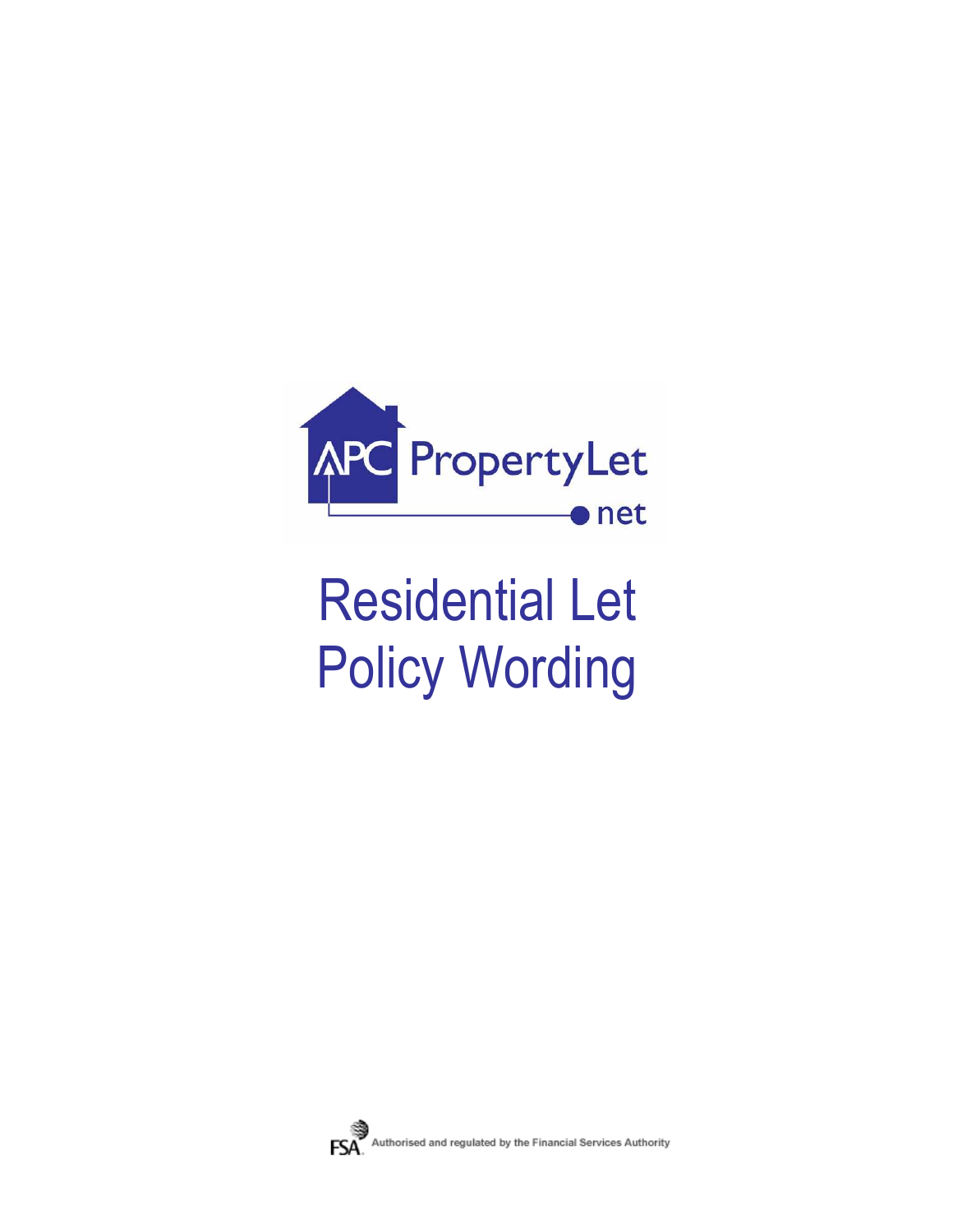### Index

## Page

| <b>Index</b>                        |  |
|-------------------------------------|--|
| The contract of insurance           |  |
| <b>Definitions</b>                  |  |
| <b>Section one: Buildings</b>       |  |
|                                     |  |
|                                     |  |
|                                     |  |
| <b>Section two: Contents</b>        |  |
|                                     |  |
|                                     |  |
|                                     |  |
| <b>Section three: Liability</b>     |  |
|                                     |  |
|                                     |  |
| <b>Section four: Legal expenses</b> |  |
|                                     |  |
|                                     |  |
|                                     |  |
| <b>General exclusions</b>           |  |
| <b>General conditions</b>           |  |
| <b>Endorsements</b>                 |  |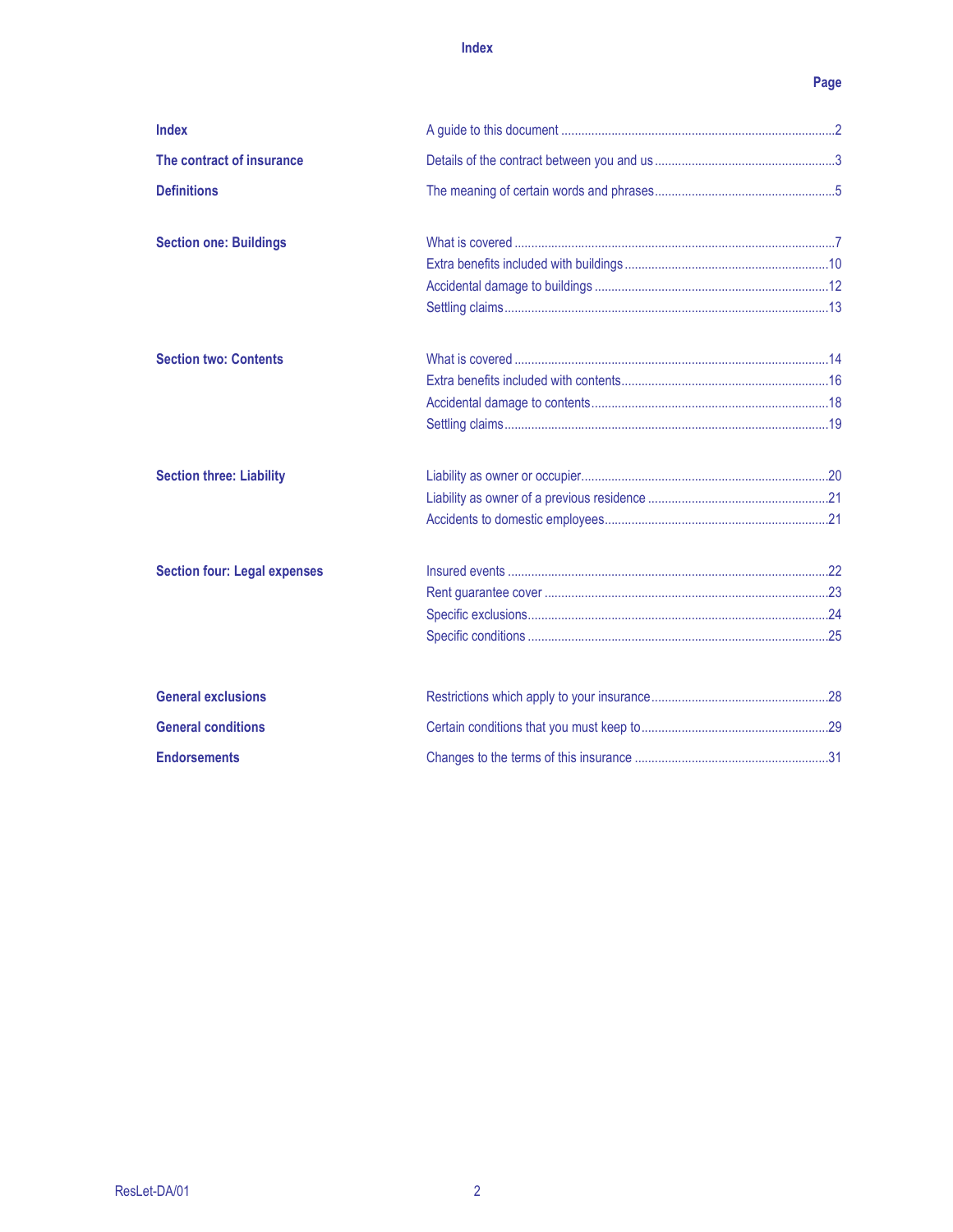In return for payment of the premium shown in the schedule, we agree to insure you, subject to the terms and conditions contained in or endorsed on the document, against loss or damage you sustain or legal liability you incur for accidents happening during the period shown in the schedule for which you have paid, or agreed to pay, the premium.

When drawing up this document, we have relied on the information and statements which you have provided in the proposal form (or declaration) on the date shown in the schedule or in any subsequent schedule issued to you.

The insurance relates ONLY to those sections of the document which are shown in the schedule as being included.

The contract does not give, or intend to give rights to anyone else. No-one else has the right to enforce any part of this contract. We may cancel or change any part of the contract without getting anyone else's permission.

The written authority (which number is shown in the schedule) carrying the seal of Lloyd's Policy Signing Office allows Anglo Pacific Consultants (London) Ltd to sign and issue this document on our behalf.

Unless we have agreed otherwise with you, this contract is governed by English Law.

#### NOTICE TO THE INSURED

If at any time you have any query or complaint regarding your contract of insurance, you should in the first instance refer to your insurance broker/intermediary or advisor, if any. If you are not satisfied with the way a complaint has been dealt with, please write to the Operations Director at Anglo Pacific Consultants (London) Ltd, Offices 4 - 7 Granary Court, 9-19 High Road, Chadwell Heath, Essex, RM6 6PY who arranged the insurance with us. Alternatively you can make contact with Anglo Pacific Consultants (London) Ltd by telephone 020-8597-5656. We aim to give our policyholders a high level of service at all times.

If Anglo Pacific Consultants (London) Ltd cannot resolve your concern, you should address your complaint in writing to us direct. Our complaints procedure and address are detailed as follows, please quote policy details on any correspondence.

Please write to: - Complaints and Advisory Dept, Lloyds, One Lime Street, London EC3M 7HA

#### **PROCEDURE**

It may be that we can resolve your concern over the phone. However your complaint may require further investigation. If so, we will send you a written acknowledgment within 5 working days stating:

- How we will handle it
- Who will handle it
- What you need to do, if anything.

Your complaint will be investigated by one of our trained staff.

You will be sent a detailed response within 4 weeks of receiving your complaint. If we cannot respond in this time we will write to you to explain and let you know when you should expect to receive a response.

If you have any concerns in the meantime, you can contact the person identified on the acknowledgment letter.

Our response will either:

- Accept your complaint and offer some form of redress if necessary
- Reject the complaint giving full reasons for doing so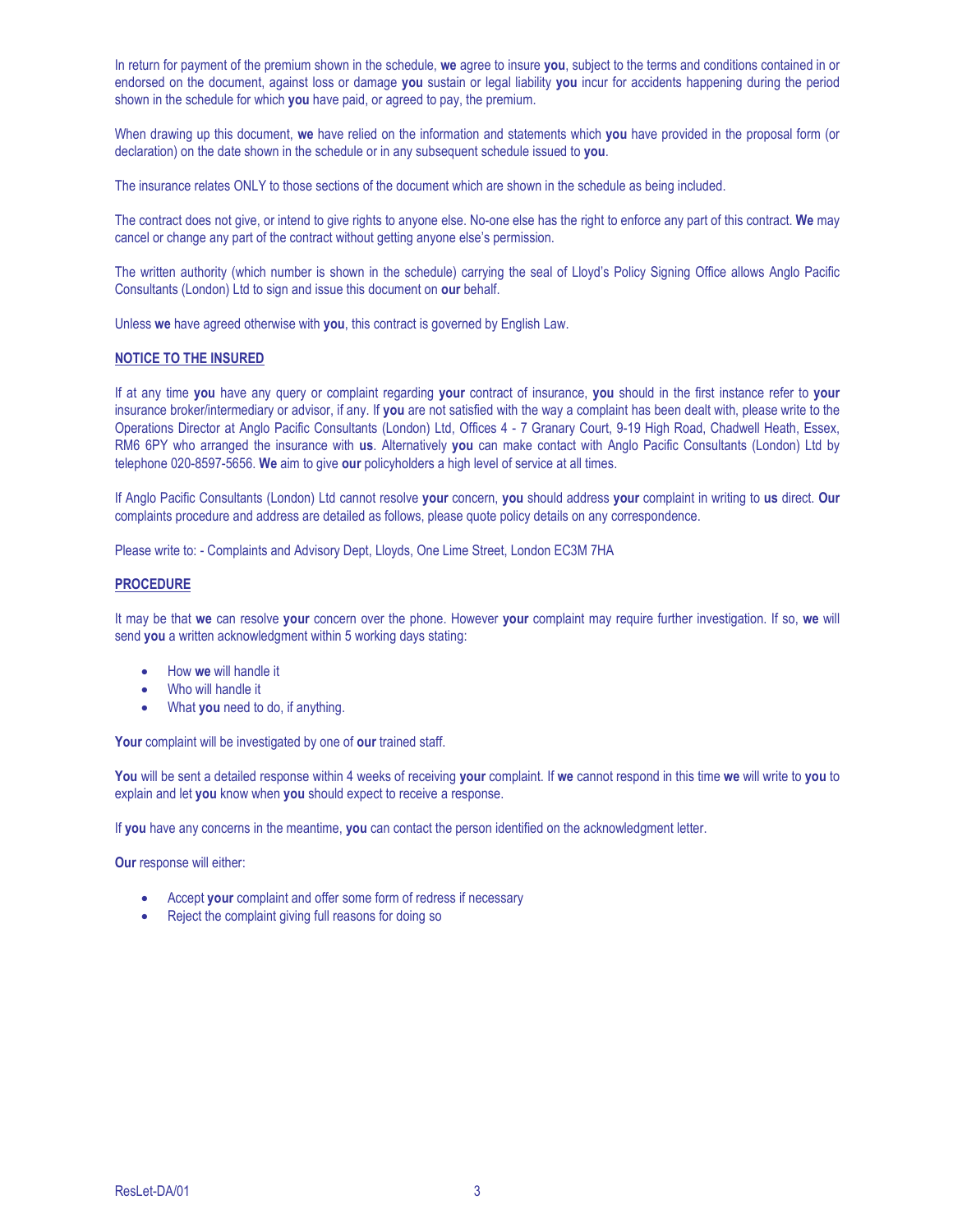#### Not satisfied with our response?

Lloyds are members of the Financial Ombudsman Service (FOS) and, in limited circumstances; you may be eligible to refer your complaint to them.

Those limited circumstances are where the policy has been taken out by:

- (i) An individual
- (ii) A business with an annual turnover of less than £1million
- (iii) A charity with an annual income of less than £1million
- (iv) A trustee of a trust with a net asset value of less than £1million

The Financial Ombudsman Service South Quay Plaza 183 Marsh Wall London E14 9SR

Tel: 0845 080 1800

#### www.financial-ombudsman.org.uk

You should refer the matter to the Ombudsman as soon as possible after our final response, but this must be within 6 months of becoming aware of the situation.

Please Note: The Ombudsman requires you to follow our internal complaints procedure before you refer your concerns to them.

Several Liability Notice: The subscribing insurers' obligations under contracts of insurance to which they subscribe are several and not joint and are limited solely to the extent of their individual subscriptions. The subscribing insurers are not responsible for the subscription of any co-subscribing insurer who for any reason does not satisfy all or part of its obligations.

E.U. Disclosure Clause (UK): The Parties are free to choose the law applicable to this Insurance Contract. Unless specifically agreed to the contrary this insurance shall be subject to English Law.

Contracts (Rights of Third Parties) Act 1999 Clarification Clause: A person who is not a party to this contract has no right under the Contract (Rights of Third Parties) Act 1999 to enforce any term of this contract but this does not affect any right or remedy of a third party which exists or is available apart from that Act.

Data Protection Act 1998: It is understood by you that any information provided to us by you will be processed by us, in compliance with the provisions of the Data Protection Act 1998, for the purpose of providing insurance and handling claims, if any, which may necessitate providing such information to third parties.

#### Effected Through:

Anglo Pacific Consultants (London) Ltd, 4-7 Granary Court, 9-19 High Road, Chadwell Heath, Essex, RM6 6PY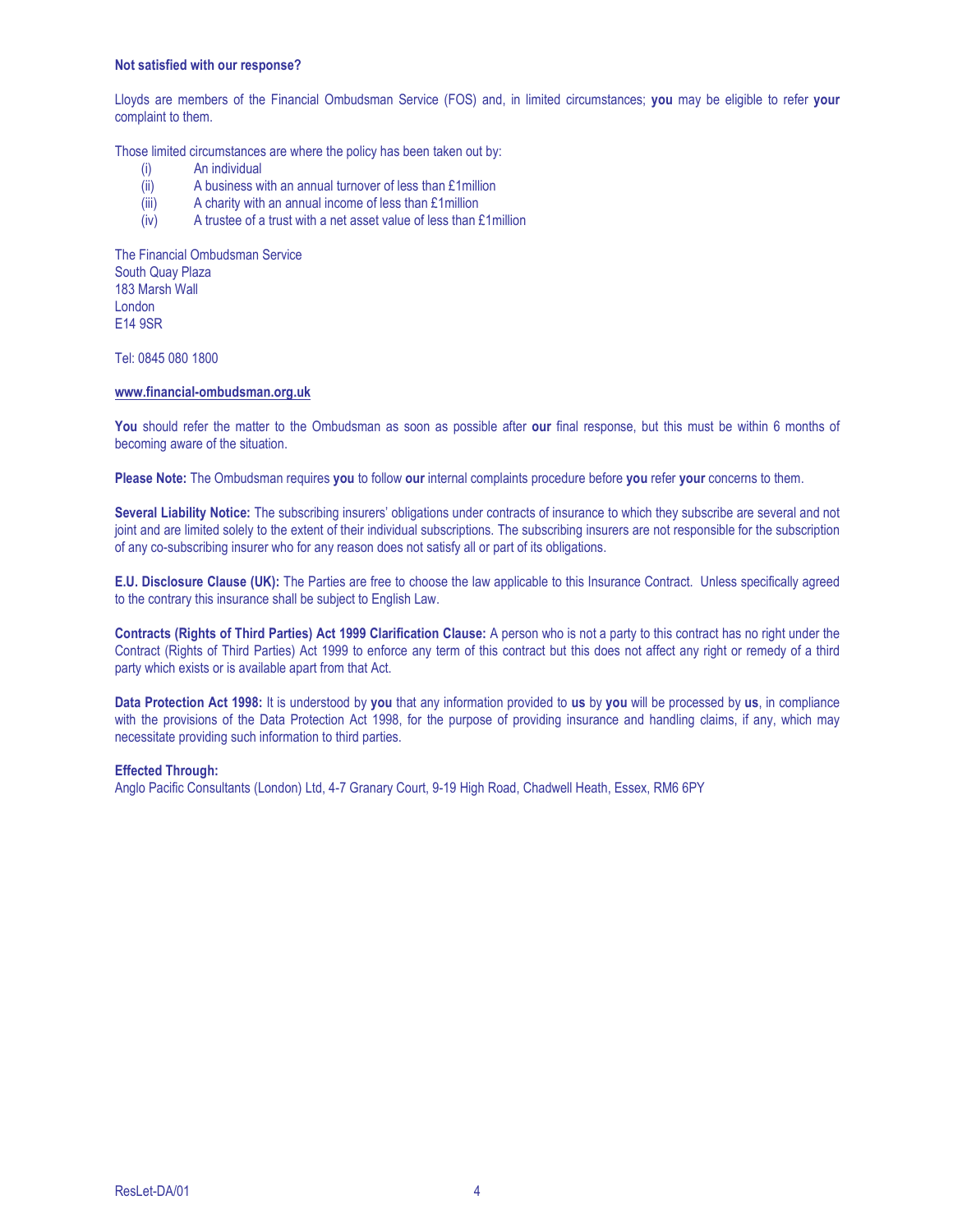The following words or phrases in bold have the same meaning whenever they appear in this document, schedule and endorsements.

#### Accidental damage

Damage caused as a direct result of a single unexpected event.

#### Asylum seeker

Person who seeks the status of refugee in national or international law.

#### **Buildings**

The structure of the **private residence**, garages, greenhouses and sheds all on the same site, including central heating oil tanks, gas tanks, septic tanks, hard tennis courts, swimming pools, patios, drives, paths, walls, fences, gates and landlord's fixtures and fittings.

The private residence (unless we describe it differently on the schedule) must be built of brick, stone or concrete and roofed with slates, tiles, concrete or felt. Unless shown in your schedule, no more than 50% of the roof area may be covered with felt.

#### **Contents**

Household goods, furnishings, carpets, curtains and furniture contained in the **private residence** all of which belong to you or for which you are legally responsible, including:

High risk items (we will pay up to £500 for any one item, pair or set and up to 10% of the contents sum insured in total for such items)

#### Contents does not include:

- any property which is more specifically insured by other insurance;
- any living creature;
- motor vehicles, electrically, mechanically, or power-assisted vehicles, caravans, trailers, watercraft, aircraft or any accessories for these items;
- **tenants' property;**
- money, credit, cheque and debit cards, securities, deeds, bonds, bills of exchange, promissory notes, documents and manuscripts;
- any property used or held for business, profession or trade purposes;
- any part of the **buildings**;
- **pedal cycles; or**
- jewellery, watches, works of art, photographic equipment (including video cameras and camcorders), binoculars and telescopes.

#### High risk items

Articles of gold, silver, other precious metals, televisions, radios, record players, compact disc players, video cassette recorders (VCR), cassette players, DVD players and pictures.

#### Legal expenses

Means any:

- **F** reasonable unrecovered legal fees and disbursements which you are liable to pay to your professional adviser; and
- **F** reasonable legal fees and disbursements you are ordered to pay by a court, other than a criminal court or have agreed to pay (with our permission in writing)

#### **Occupant**

You, an employee or tenant authorised to stay in the private residence overnight.

#### Period of insurance

This is the length of time covered by this insurance (as shown in the schedule) and any extra period for which we accept your premium.

#### Private residence

The private living accommodation at the address shown in the schedule.

#### Professional Adviser

The firm of solicitors appointed to act for you under this Policy.

#### Prospects of Success

Means in our reasonable opinion:

- **i** it is more probable than not that your claim will succeed assuming it is determined at a final hearing and you will be able to obtain the compensation or result you are seeking; and
- your interests cannot be better achieved by other means.

ResLet-DA/01 5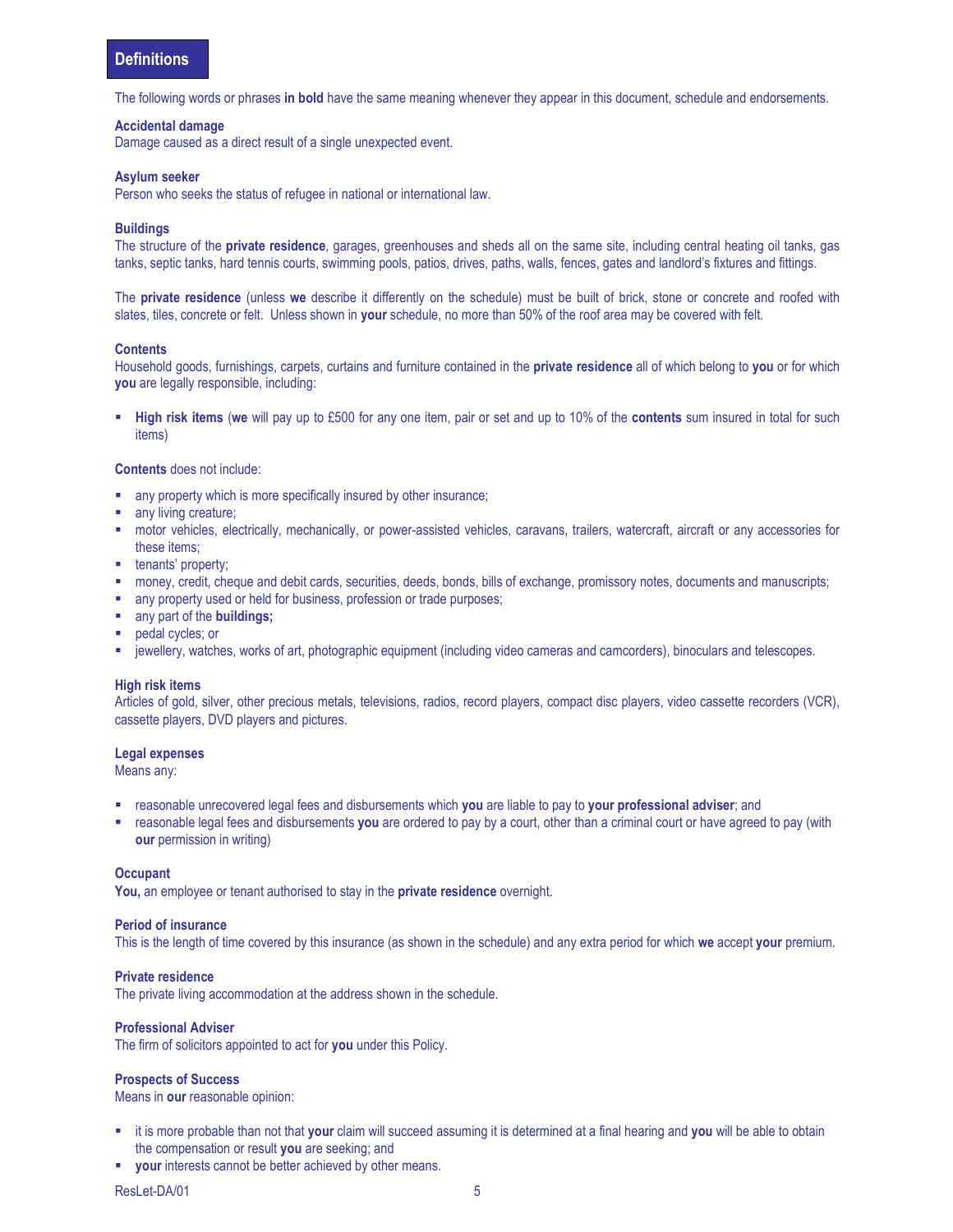#### Unfurnished

Where the private residence is not furnished enough to be normally lived in.

#### United Kingdom

Great Britain (England, Scotland and Wales), Northern Ireland, the Isle of Man and the Channel Islands.

#### Unoccupied

Where the private residence has been left without an occupant for more than 30 days in a row.

#### We, us, our

- The insurer named in your schedule, which is made up of the Lloyd's underwriters who have insured you under this contract. Each underwriter is only liable for their own share of the risk and not for any other's share. You can ask us for the names of the underwriters and the share of the risk each has taken on.
- A company appointed by us to administer claims on our behalf.

#### Written tenancy agreement

This means:

- an assured shorthold tenancy;
- **a** short assured tenancy or;
- an assured tenancy, as defined by the Housing Act 1988 or the Housing (Scotland) Act 1988.

#### You, your

The person(s) or company(ies) named in the schedule.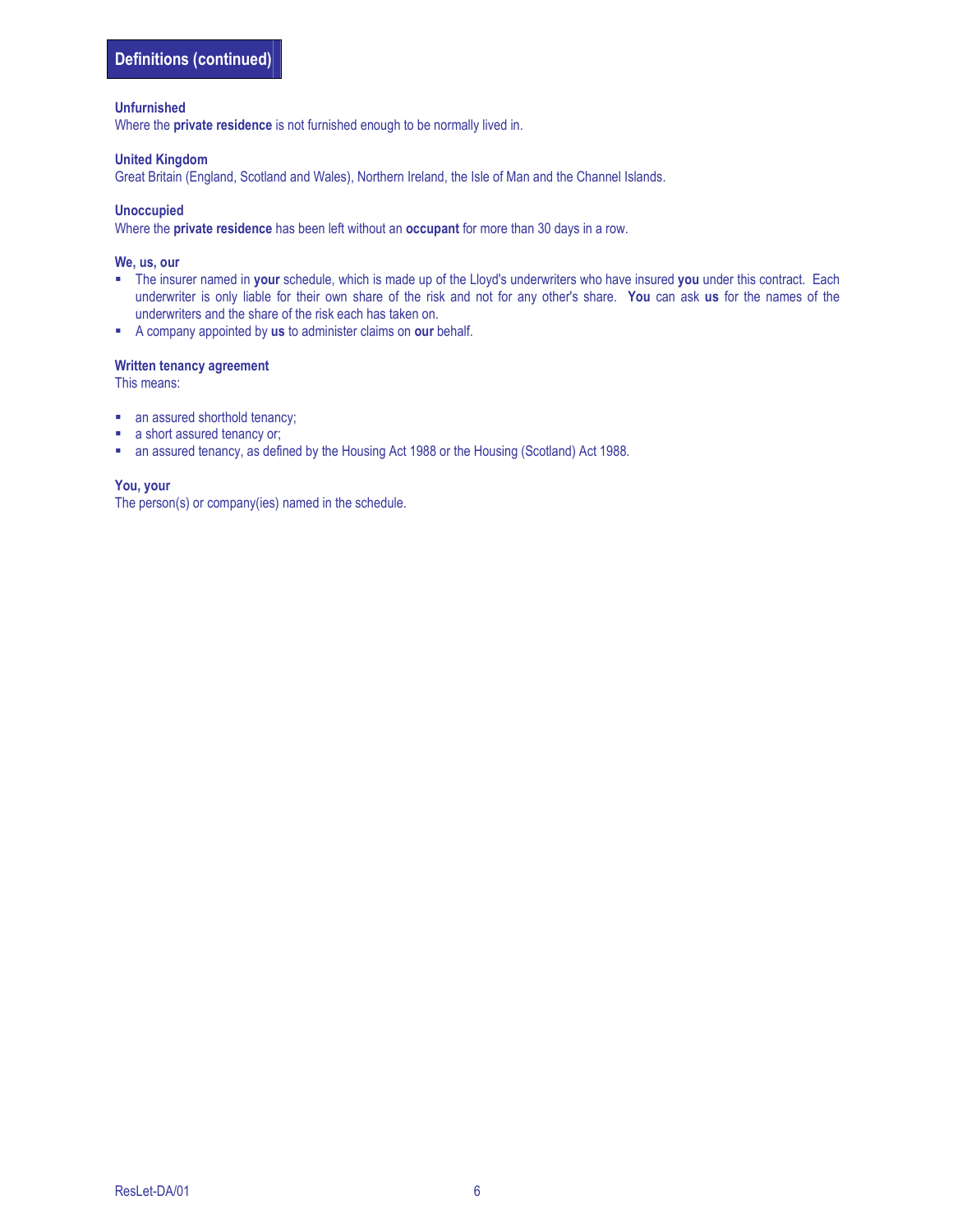Section one: Buildings

| Your schedule will show you if this cover applies. |                                                                                                          |                                                                                                                                                                                                                                                                                                         |
|----------------------------------------------------|----------------------------------------------------------------------------------------------------------|---------------------------------------------------------------------------------------------------------------------------------------------------------------------------------------------------------------------------------------------------------------------------------------------------------|
| <b>What is covered</b>                             |                                                                                                          | What is not covered                                                                                                                                                                                                                                                                                     |
|                                                    | Loss or damage to the buildings during the period of insurance<br>caused by the following.               | The excess as shown in the schedule.                                                                                                                                                                                                                                                                    |
| 1                                                  | Fire and smoke.                                                                                          |                                                                                                                                                                                                                                                                                                         |
| 2                                                  | Earthquake.                                                                                              |                                                                                                                                                                                                                                                                                                         |
| 3                                                  | <b>Explosion.</b>                                                                                        |                                                                                                                                                                                                                                                                                                         |
| 4                                                  | Lightning.                                                                                               |                                                                                                                                                                                                                                                                                                         |
| 5                                                  | Aircraft and other flying objects or anything dropped from<br>them.                                      |                                                                                                                                                                                                                                                                                                         |
| 6                                                  | Riot, civil commotion, strikes and labour or political<br>disturbances.                                  |                                                                                                                                                                                                                                                                                                         |
| 7                                                  | Impact by any vehicle, train or animal.                                                                  | Loss or damage caused:<br>٠<br>by pets;<br>to paths or drives by the weight of any vehicle; or<br>to roads, land, pavements, piers, jetties, bridges and<br>culverts.                                                                                                                                   |
| 8                                                  | Breakage or collapse of radio or television aerials, fixed<br>satellite dishes, their fittings or masts. | Loss or damage to radio or television aerials, fixed satellite<br>٠<br>dishes, their fittings or masts.                                                                                                                                                                                                 |
| 9                                                  | Falling trees or branches, telegraph poles or lamp posts.                                                | Loss or damage:<br>٠<br>to hedges, fences and gates;<br>caused by cutting down or trimming trees or branches;<br><b>or</b><br>the cost of removal if the fallen tree or branch has not<br>caused damage to the buildings.                                                                               |
| 10                                                 | Theft or attempted theft.                                                                                | Loss or damage:<br>٠<br>caused by you or your guests or tenants;<br>while the private residence is unfurnished or<br>unoccupied;<br>unless there has been forced and violent entry or exit<br>into or out of the private residence; or<br>while the private residence is occupied by asylum<br>seekers. |
| 11                                                 | <b>Malicious acts or vandalism.</b><br>The most we will pay is £5,000 for any one loss.                  | Loss or damage:<br>٠<br>while the private residence is unfurnished or<br>unoccupied; or<br>while the private residence is occupied by asylum<br>seekers.                                                                                                                                                |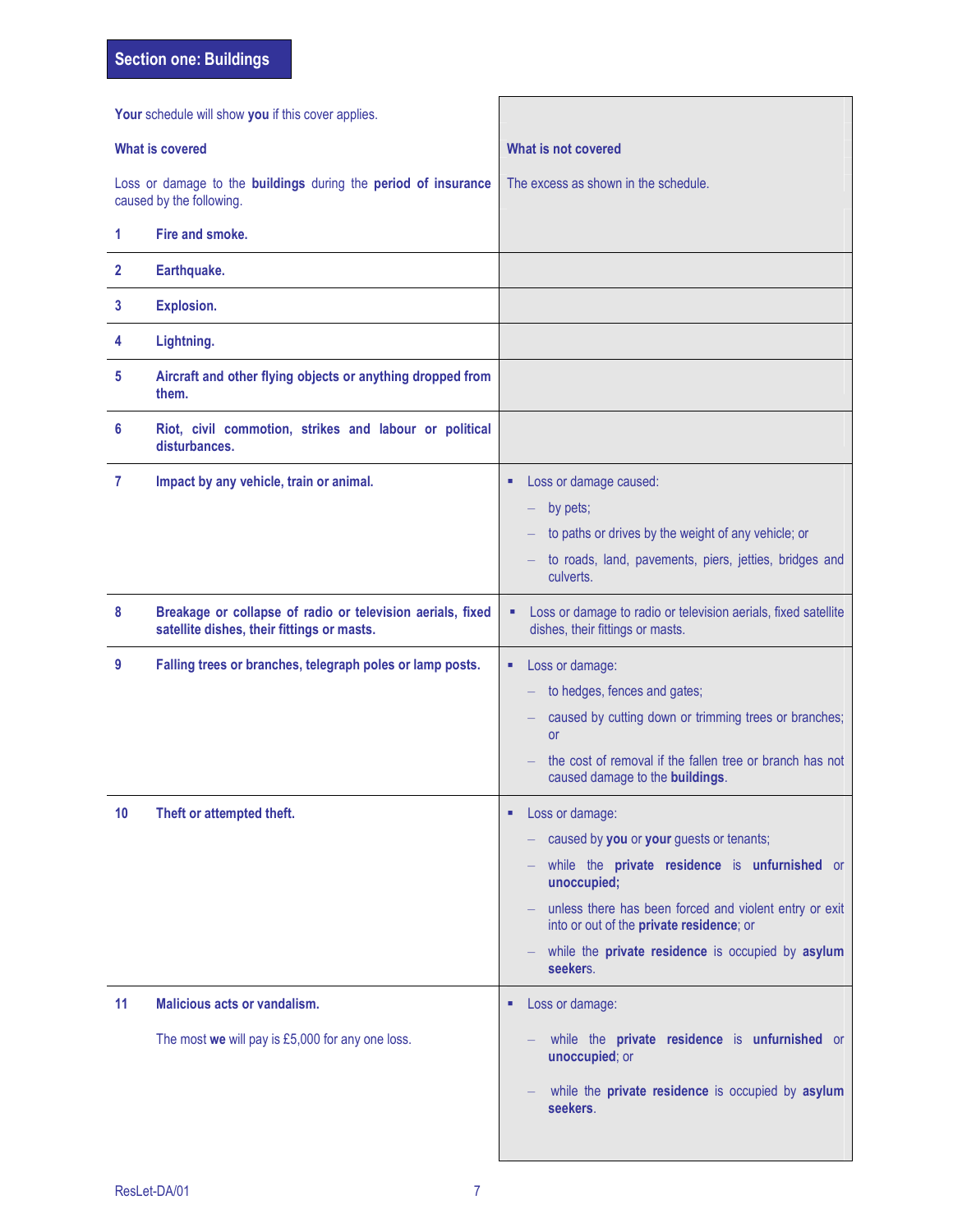| <b>What is covered</b> |                                                                                               | What is not covered                                                                                                                                                                                                                                                                                                                                                                                                                                                                                                                                                                                                                                                                                                                                                                                                                                                                                                                                                                                                                                                                                                                                                       |  |
|------------------------|-----------------------------------------------------------------------------------------------|---------------------------------------------------------------------------------------------------------------------------------------------------------------------------------------------------------------------------------------------------------------------------------------------------------------------------------------------------------------------------------------------------------------------------------------------------------------------------------------------------------------------------------------------------------------------------------------------------------------------------------------------------------------------------------------------------------------------------------------------------------------------------------------------------------------------------------------------------------------------------------------------------------------------------------------------------------------------------------------------------------------------------------------------------------------------------------------------------------------------------------------------------------------------------|--|
| 12                     | Flood.                                                                                        | Loss or damage:<br>в<br>caused by frost;<br>caused by subsidence, heave or landslip;<br>to hedges, fences and gates;<br>to radio or television aerials, fixed satellite dishes, their<br>fittings or masts; or<br>caused by rising ground water levels.                                                                                                                                                                                                                                                                                                                                                                                                                                                                                                                                                                                                                                                                                                                                                                                                                                                                                                                   |  |
| 13                     | Escape of water or oil from any fixed domestic water or<br>heating installation or appliance. | Loss or damage:<br>٠<br>while the private residence is unfurnished or<br>unoccupied;<br>caused by subsidence, heave or landslip;<br>to domestic fixed oil tanks and swimming pools;<br>caused by faulty workmanship;<br>to the installation itself; or<br>if the installation is outdoors or in an outbuilding, unless<br>the installation is connected to a domestic heating<br>boiler protected by a 'frost-stat device'.                                                                                                                                                                                                                                                                                                                                                                                                                                                                                                                                                                                                                                                                                                                                               |  |
| 14                     | Subsidence or heave of the site on which the buildings<br>stand, or landslip.                 | Loss or damage caused by:<br>٠<br>coastal or river erosion;<br>new structures bedding down, settling, expanding or<br>shrinking;<br>newly made up ground settling;<br>faulty design, workmanship or materials;<br>construction work or repairing, demolishing or altering<br>the buildings;<br>normal settlement, shrinkage or expansion; or<br>the action of chemicals on or the reaction of chemicals<br>with any materials which form part of the <b>buildings</b> .<br>Loss or damage to swimming pools, tennis courts, terraces,<br>٠<br>patios, drives, paths, walls, fences and gates, unless the<br>foundations beneath the supporting walls of the private<br>residence are damaged at the same time and by the same<br>cause.<br>Loss or damage caused to solid floor slabs or damage<br>resulting from them moving, unless the foundations<br>beneath the supporting walls of the private residence are<br>damaged at the same time and by the same cause.<br>Loss or damage to the <b>buildings</b> which compensation has<br>been provided for or would have been but for the existence<br>of this insurance under any contract or a guarantee or by<br>law. |  |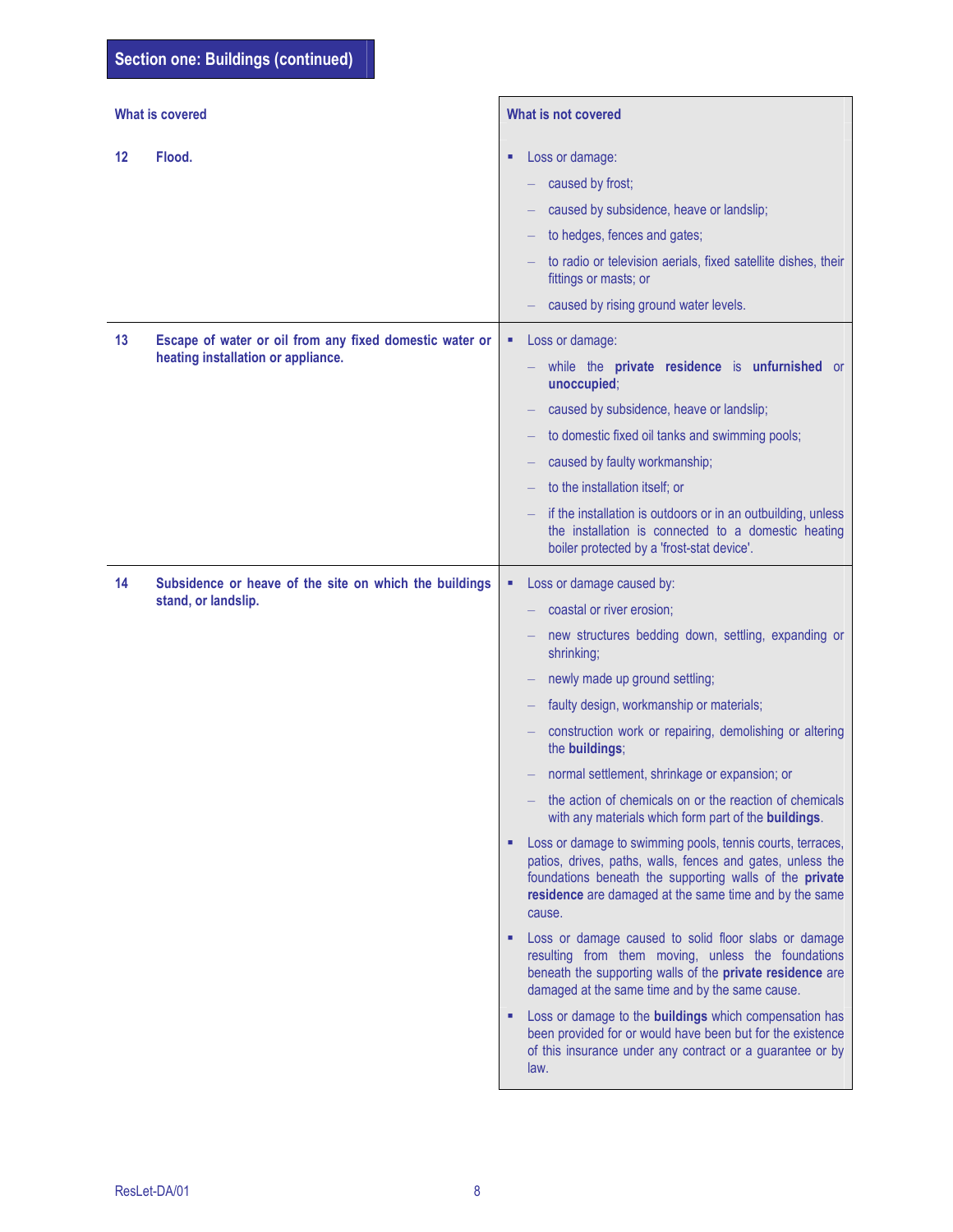## What is covered What is not covered

- 15 Storm. Storm.
	- caused by frost;
	- caused by subsidence, heave or landslip;
	- to hedges, fences and gates; or
	- to radio or television aerials, fixed satellite dishes, their fittings or masts.
	- caused by rising ground water levels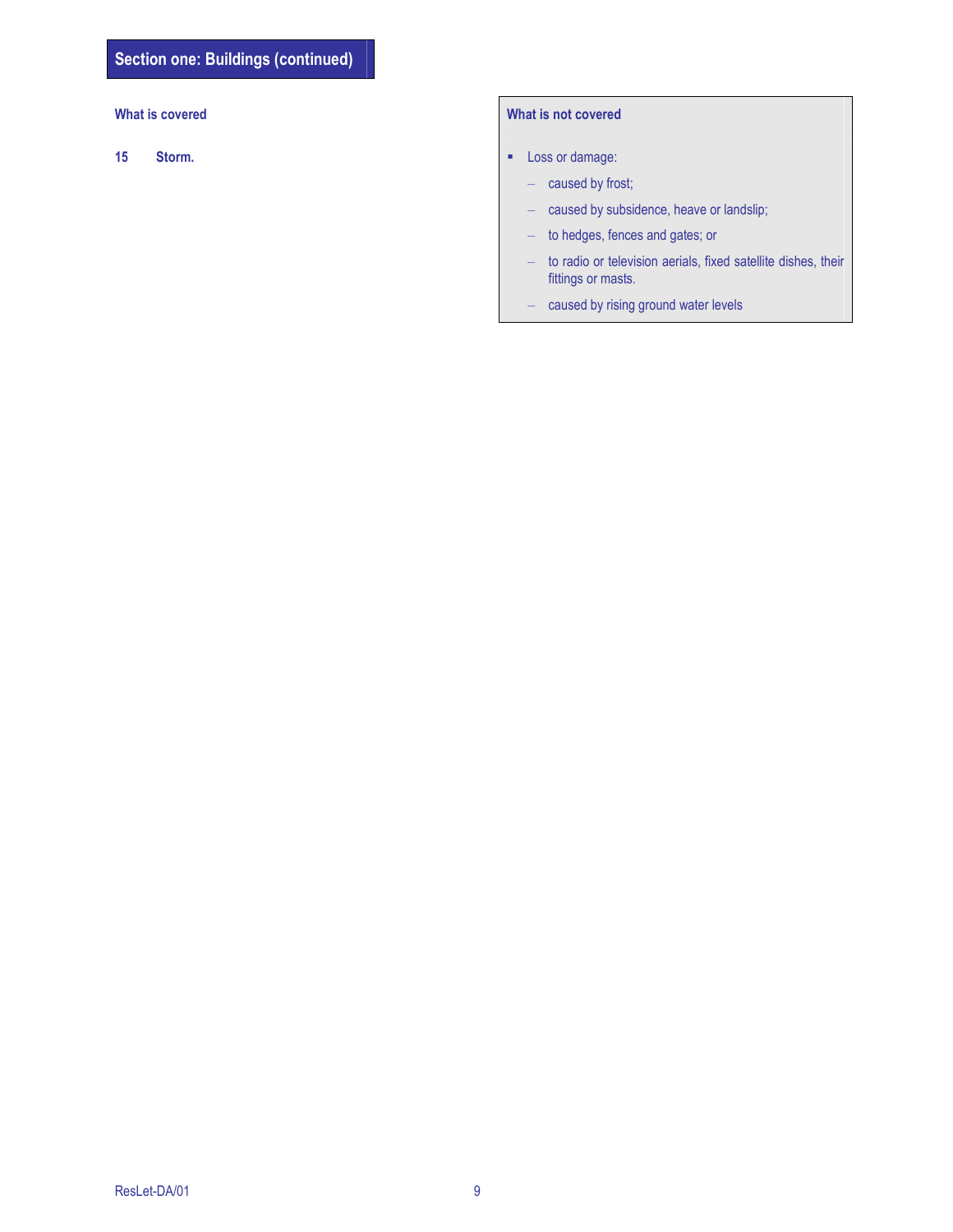We will also cover the following.

|              | <b>What is covered</b>                                                                                                                                                                                                                                                                                                                                                 | What is not covered                                                                                                                                                                |
|--------------|------------------------------------------------------------------------------------------------------------------------------------------------------------------------------------------------------------------------------------------------------------------------------------------------------------------------------------------------------------------------|------------------------------------------------------------------------------------------------------------------------------------------------------------------------------------|
| 1.           | <b>Accidental breakage</b>                                                                                                                                                                                                                                                                                                                                             |                                                                                                                                                                                    |
|              | Accidental breakage of fixed glass forming part of the<br>buildings (including the cost of necessary boarding up<br>before replacing broken glass).<br>Accidental breakage of fixed sanitary fittings.<br>Accidental breakage of ceramic glass in cooker hobs of<br>built-in units.<br>Accidental breakage of fixed solar panels forming part of                       | The excess as shown in the schedule.<br>٠<br>Damage while the private residence is unfurnished or<br>٠<br>unoccupied.                                                              |
|              | the buildings.                                                                                                                                                                                                                                                                                                                                                         |                                                                                                                                                                                    |
| $\mathbf{2}$ | Loss of rent or costs for alternative accommodation<br>While the private residence cannot be lived in as a result of<br>loss or damage covered under Section one (Buildings), we will<br>pay:                                                                                                                                                                          | Any amount over 20% (or as stated in the schedule) of the<br>٠<br>sum insured on the <b>buildings</b> for any one claim.<br>Loss of rent to any private residence that became<br>٠ |
|              | the rent you would have received from an existing<br>(i)<br>tenant (less any share of the rent or other expenses<br>you must pay the letting agent) if the private<br>residence could have been lived in; or<br>if the cost of reasonable alternative accommodation<br>(ii)<br>for you, your family and your pets if you<br>permanently live in the private residence. | unfurnished or unoccupied immediately before the loss<br>or damage giving rise to a claim.                                                                                         |
| 3            | Selling the private residence                                                                                                                                                                                                                                                                                                                                          |                                                                                                                                                                                    |
|              | If you sell the private residence, from the date you exchange<br>contracts we will give the buyer the benefit of Section one<br>(Buildings) until the sale is completed, as long as this is within<br>the period of insurance.                                                                                                                                         | Any claim for loss or damage to the <b>buildings</b> if the buyer<br>٠<br>is insured under any other insurance.                                                                    |
| 4            | Building fees and the cost of removing debris                                                                                                                                                                                                                                                                                                                          |                                                                                                                                                                                    |
|              | After a claim for loss or damage covered under Section one<br>(Buildings), we will pay the following expenses or losses we<br>have agreed to.<br>The reasonable cost of architects', surveyors', civil<br>ш<br>engineers', solicitors' and other fees to repair or rebuild the                                                                                         | Any costs for preparing a claim.<br>٠<br>Any costs that relate to undamaged parts of the buildings,<br>٠<br>except the foundations of the damaged parts of the<br>buildings.       |
|              | buildings.<br>The cost of removing debris and demolishing or supporting<br>ш<br>parts of the <b>buildings</b> which have been damaged, in order<br>to make the site safe.                                                                                                                                                                                              | Costs involved in meeting regulations and laws if notice<br>٠<br>was served on you before the loss or damage happened.<br>The cost of making the site stable.<br>٠                 |
|              | The extra costs of rebuilding or repairing the damaged<br>parts of the <b>buildings</b> to meet any regulations or laws<br>imposed by Acts of Parliament or local authorities.                                                                                                                                                                                         |                                                                                                                                                                                    |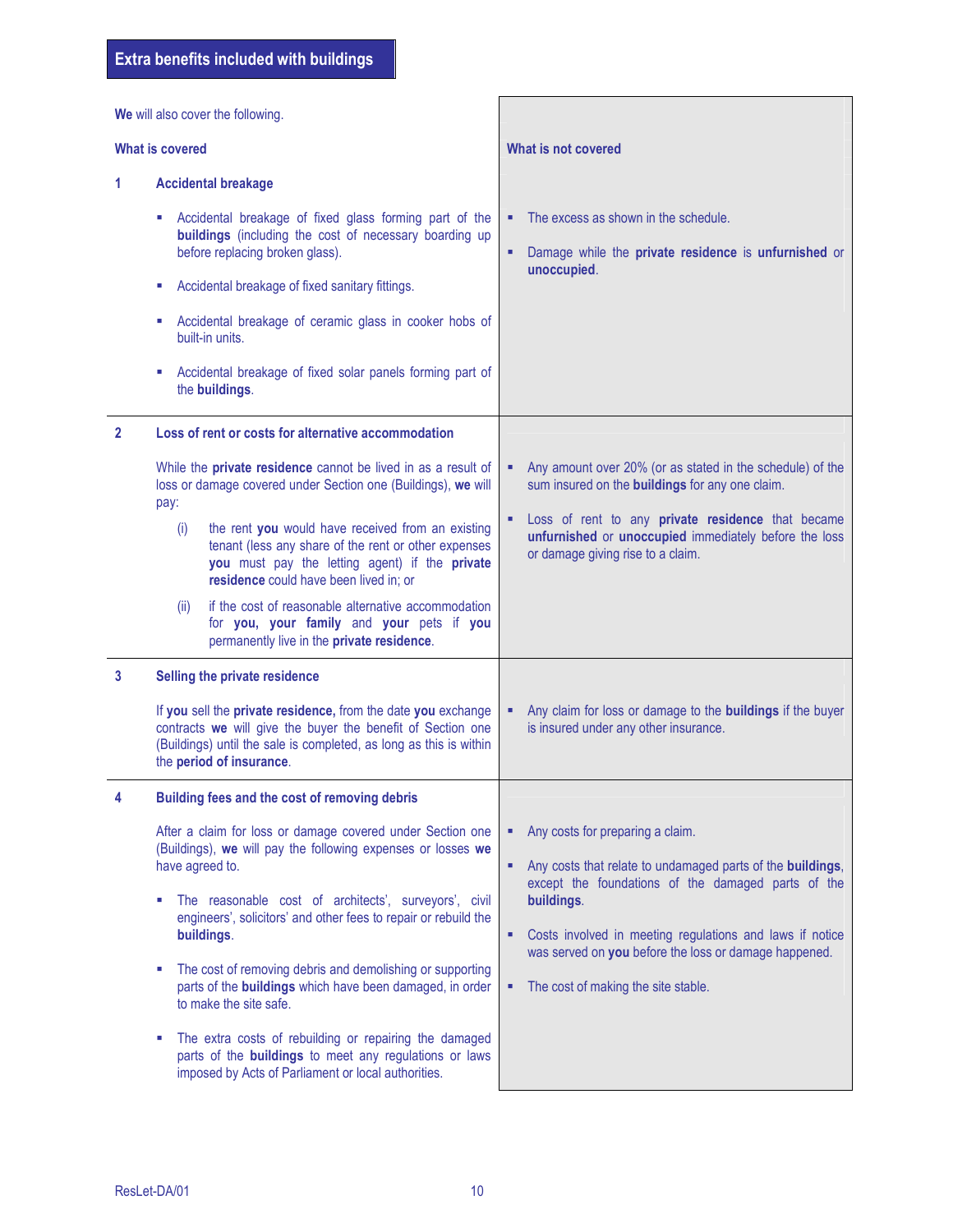| What is covered |                                                                                                                                                                                                                                                                                                                                               | What is not covered                                                                                                                                                                                                                                                                                                 |
|-----------------|-----------------------------------------------------------------------------------------------------------------------------------------------------------------------------------------------------------------------------------------------------------------------------------------------------------------------------------------------|---------------------------------------------------------------------------------------------------------------------------------------------------------------------------------------------------------------------------------------------------------------------------------------------------------------------|
| 5               | Accidental damage to underground services                                                                                                                                                                                                                                                                                                     |                                                                                                                                                                                                                                                                                                                     |
|                 | Accidental damage to underground cables, pipes or tanks<br>serving the private residence for which you are legally<br>responsible.                                                                                                                                                                                                            | The excess as shown in the schedule.<br>٠<br>Damage while the <b>private residence</b> is <b>unfurnished</b> or<br>٠<br>unoccupied.<br>The cost of clearing blocked sewer pipes, drains,<br>٠<br>soakaways, pipes or tanks.<br>Damage to any part of the cable or services pipe within the<br>٠<br><b>buildings</b> |
| 6               | <b>Trace and access</b><br>We will pay costs and expenses which you incur with our<br>consent to locate the source of damage to the <b>buildings</b> due<br>to an escape of water, including subsequent repair to walls,<br>floors or ceilings.<br>The most we will pay is £5,000 for any one loss and £25,000<br>in any Period of Insurance. | Damage caused by rising ground water levels<br>٠                                                                                                                                                                                                                                                                    |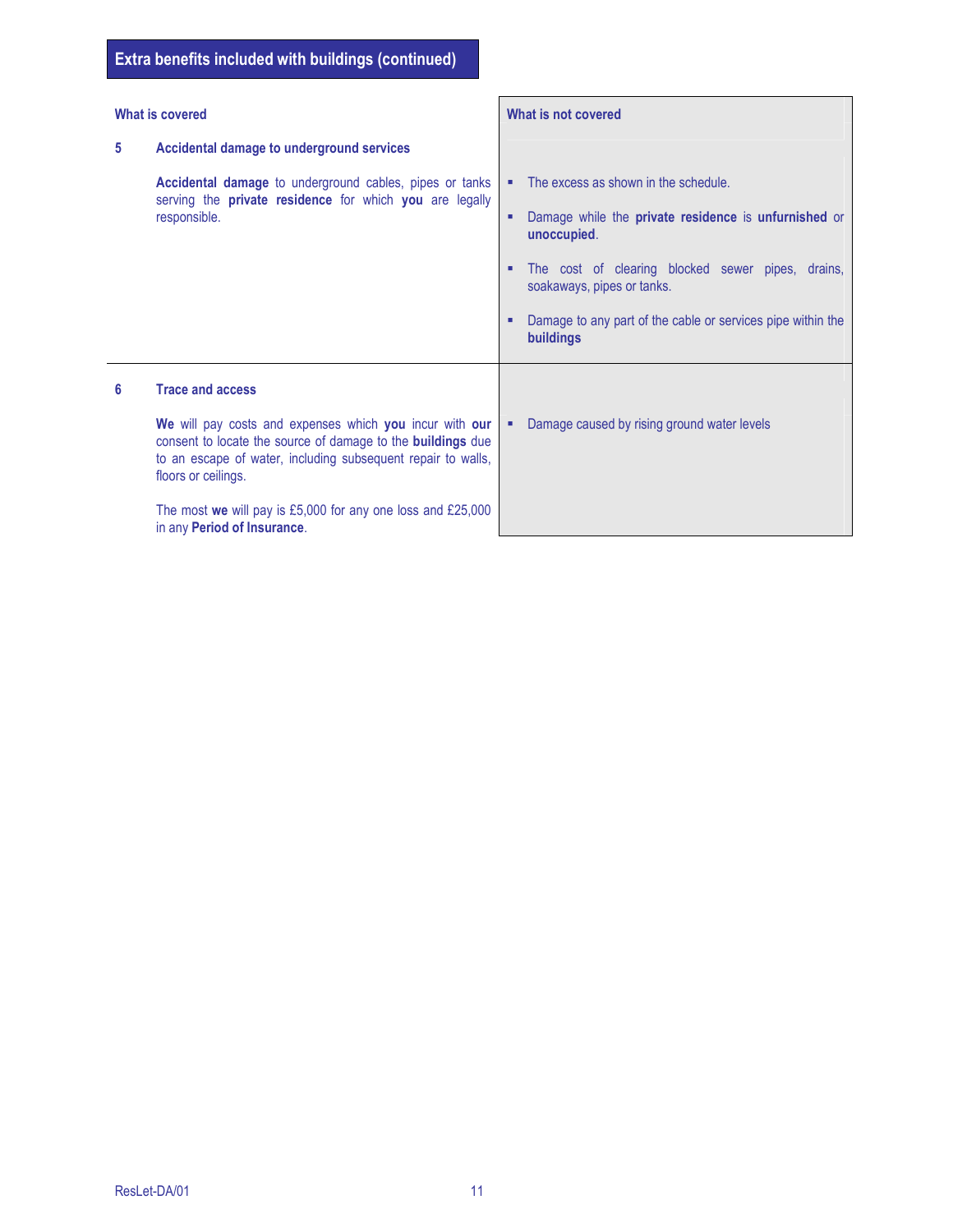### Accidental damage to buildings

Your schedule will show you if this cover applies.

What is covered

Accidental damage to your buildings.

We will pay for accidental damage to your buildings  $\blacksquare$  The excess as shown in the schedule.

#### What is not covered

- 
- Any damage caused by:
	- chewing, tearing, scratching or fouling by animals;
	- action of light or the atmosphere;
	- the buildings moving, settling, shrinking, collapsing or cracking;
	- any process of cleaning, repairing, dyeing, renovating or maintaining the buildings; or
	- faulty workmanship, design or materials.
- **-** Damage to swimming pools, tennis courts, terraces, patios, drives, paths, walls, fences, gates, domestic fuel tanks, roads, land, pavements, piers, jetties, bridges and culverts.
- The cost of general maintenance.

#### Damage while:

your private residence is unfurnished or unoccupied.

- **-** Damage shown under the 'What is not covered' part of:
	- 'Items 1-15'; and
	- 'Extra benefits included with buildings';
		- in Section one (Buildings).
- Damage shown under the 'What is covered' part of:
	- 'Items 1-15'; and
	- 'Extra benefits included with buildings';
		- in Section one (Buildings).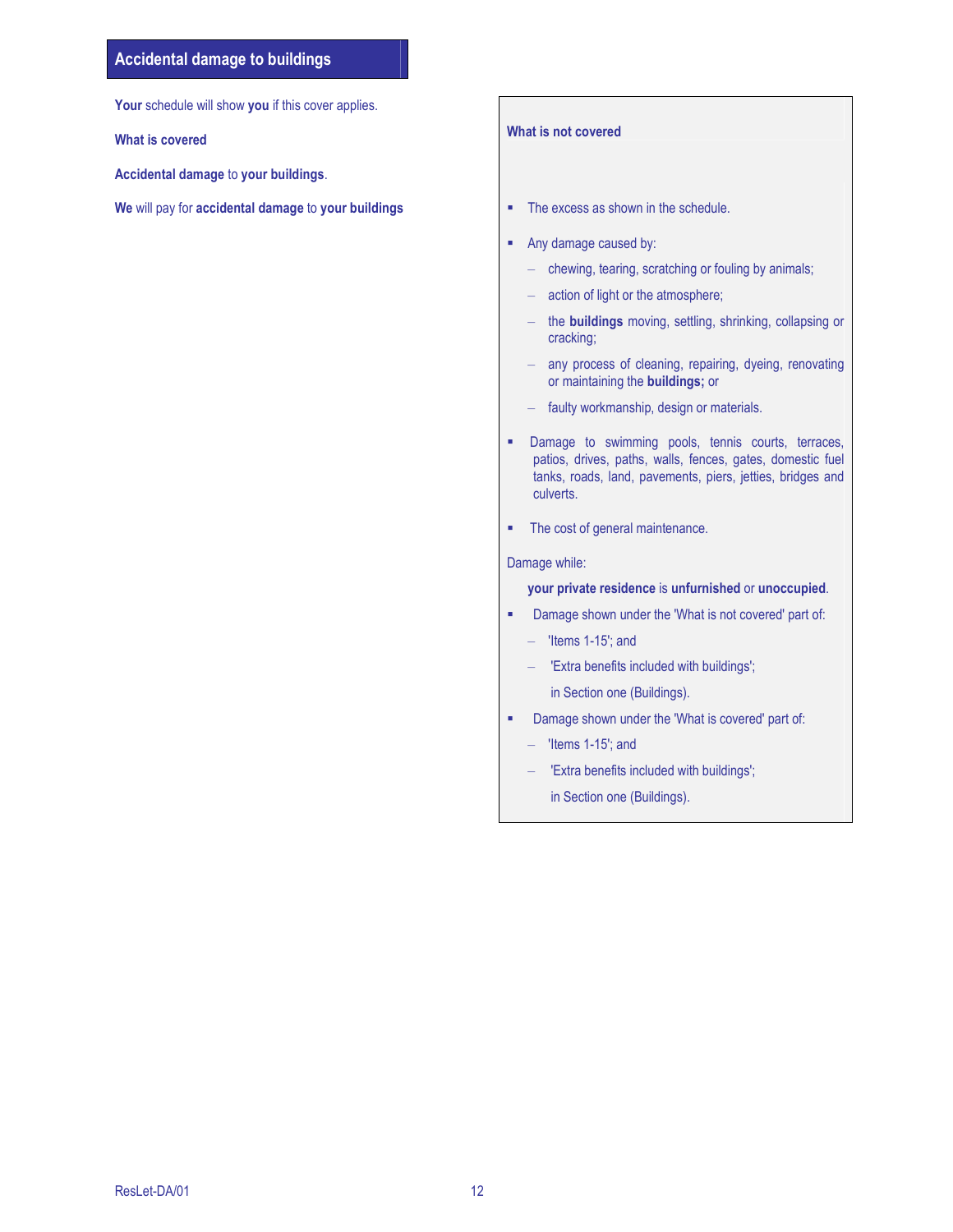We will decide whether to pay the cost of repairing or replacing the part of the **buildings** damaged or destroyed if:

- the sum insured is enough to pay to rebuild the **buildings**;
- the repair or rebuilding is carried out immediately after we give our approval (other than emergency repairs, which should be carried out immediately); and
- the **buildings** are in a good state of repair.

If the loss or damage to the **buildings** is not repaired or replaced as we have explained above, then we will pay either:

- the cost of repairing or replacing the damage, less a deduction for wear and tear; or
- the difference between the market value of the **buildings** immediately before the damage and its value after the damage.

We will not pay the cost of replacing any undamaged or unbroken item or parts of items forming part of a pair, set, suite or collection of the same type, colour or design if the damage happens to one particular area or to a specific part and replacements cannot be matched.

#### Sum insured

The most we will pay under Section one (Buildings) is the sum insured shown on the schedule for buildings, adjusted in line with index linking.

#### Under-insurance

If at the time of any loss or damage the cost of rebuilding the whole of the **buildings**, in a new condition similar in size, shape and form, is more than the sum insured, we will pay only for the loss or damage in the same proportion. For example, if your sum insured only covers two-thirds of the cost of rebuilding the buildings, we will only pay two-thirds of the claim.

#### Maintaining the sum insured

After we have settled a claim, we will not reduce the buildings sum insured, as long as you take any reasonable measures we suggest to prevent any further loss or damage. (We will not charge any extra premium for maintaining the sum insured.)

#### Index linking

The sum insured will be index linked and will be adjusted in line with the changes in the House Rebuilding Cost Index produced by the Royal Institution of Chartered Surveyors or in line with any other index that we decide.

If you make a claim, index linking will continue during the period when the repair or rebuilding is being carried out, as long as you take reasonable action for the repair or rebuilding to be carried out immediately.

We will not make a charge for index linking during the period of insurance. However, each time your insurance is renewed, we will work out a new premium for the adjusted sum insured.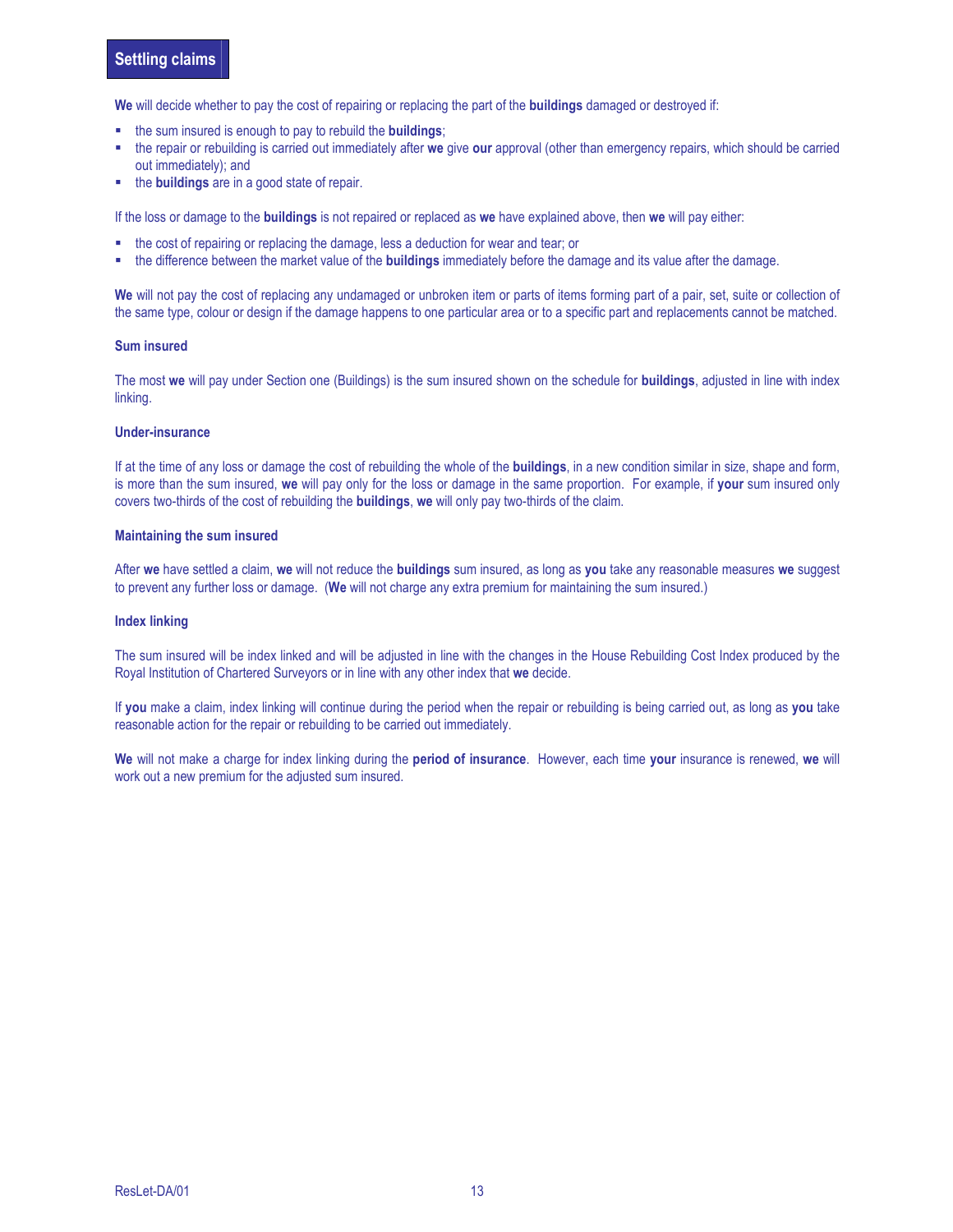Section two: Contents

| Your schedule will show you if this cover applies. |                                                                                                                            |                                                                                                                                       |
|----------------------------------------------------|----------------------------------------------------------------------------------------------------------------------------|---------------------------------------------------------------------------------------------------------------------------------------|
| <b>What is covered</b>                             |                                                                                                                            | What is not covered                                                                                                                   |
|                                                    | Loss or damage to your contents whilst in the private residence<br>during the period of insurance caused by the following. | The excess as shown in the schedule.                                                                                                  |
| 1                                                  | Fire and smoke.                                                                                                            |                                                                                                                                       |
| $\mathbf{2}$                                       | Earthquake.                                                                                                                |                                                                                                                                       |
| 3                                                  | <b>Explosion.</b>                                                                                                          |                                                                                                                                       |
| 4                                                  | Lightning.                                                                                                                 |                                                                                                                                       |
| 5.                                                 | Aircraft and other flying objects or anything dropped from<br>them.                                                        |                                                                                                                                       |
| 6                                                  | Riot, civil commotion, strikes and labour or political<br>disturbances.                                                    |                                                                                                                                       |
| 7                                                  | Impact by any vehicle, train or animal.                                                                                    | Loss or damage caused by pets.<br>٠                                                                                                   |
| 8                                                  | Breakage or collapse of radio or television aerials, fixed<br>satellite dishes, their fittings and masts.                  |                                                                                                                                       |
| 9                                                  | Falling trees or branches, telegraph poles or lamp posts.                                                                  | Loss or damage caused by cutting down or trimming trees<br>٠<br>or branches.                                                          |
| 10                                                 | Theft or attempted theft following forced and violent entry<br>into or exit out of the private residence.                  | Loss or damage:<br>٠<br>caused by you or your guests or tenants; or<br>while the private residence is unfurnished or<br>unoccupied.   |
| 11                                                 | <b>Malicious acts or vandalism.</b>                                                                                        | Loss or damage:<br>٠<br>caused by you or your guests or tenants; or<br>while the private residence is unfurnished or<br>unoccupied.   |
| 12                                                 | Flood.                                                                                                                     | Loss or damage:<br>٠<br>caused by frost; or<br>to property outside the private residence; or<br>caused by rising ground water levels. |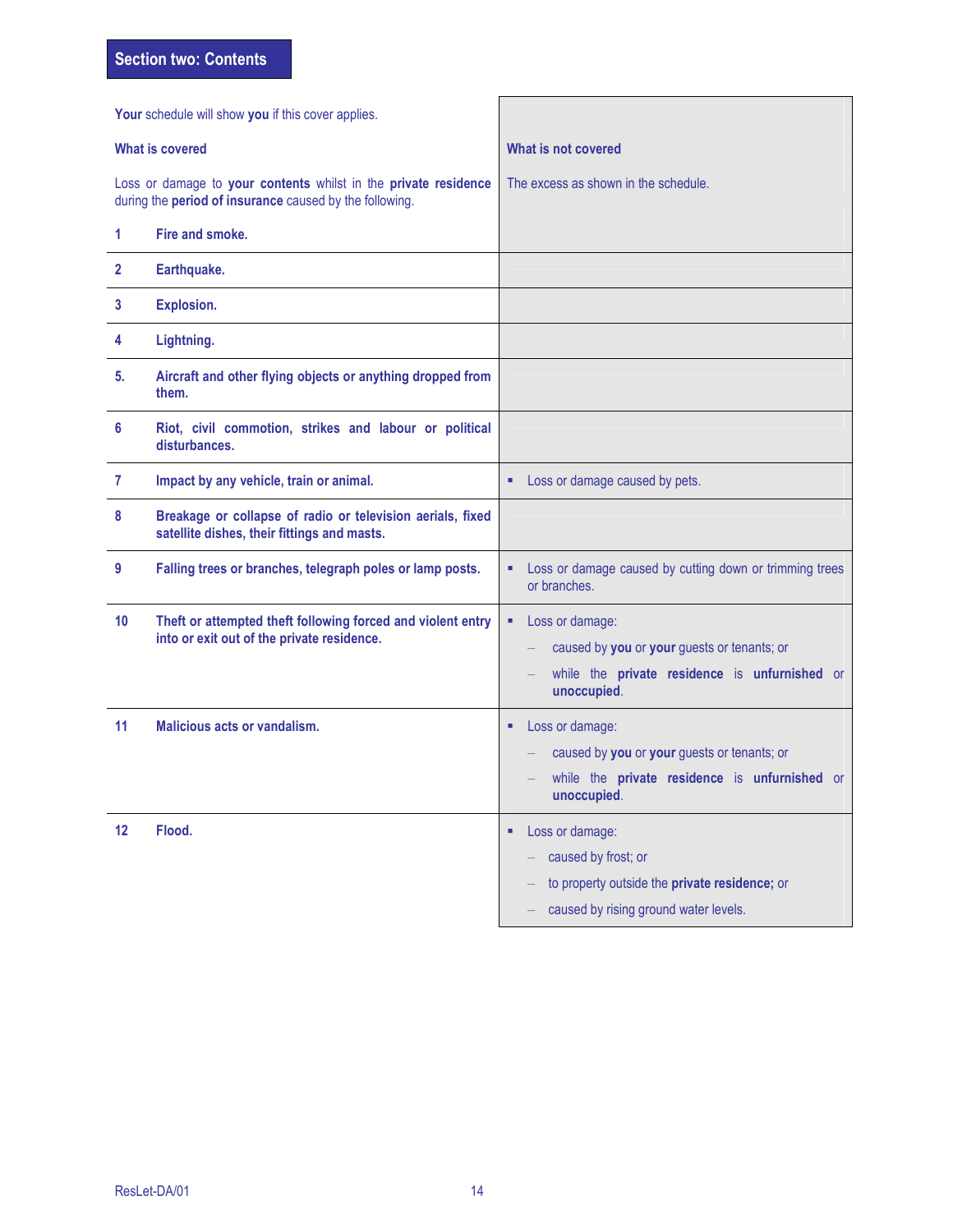| <b>What is covered</b>                                                                              | What is not covered                                                                                                                                                                                                                                                                                                                                                 |
|-----------------------------------------------------------------------------------------------------|---------------------------------------------------------------------------------------------------------------------------------------------------------------------------------------------------------------------------------------------------------------------------------------------------------------------------------------------------------------------|
| 13<br>Escape of water or oil from any fixed domestic water or<br>heating installation or appliance. | Loss or damage:<br>٠<br>while the private residence is unfurnished or<br>unoccupied;<br>caused by faulty workmanship;<br>if the installation is outdoors or in an outbuilding unless<br>the installation is connected to a domestic heating<br>boiler protected by a 'frost-stat device'; or<br>to the installation or appliance.<br>The cost of the water and oil. |
| 14<br>Subsidence or heave of the site on which the buildings<br>stand, or landslip.                 | Loss or damage caused by:<br>٠<br>coastal or river erosion;<br>new structures bedding down, normal settlement,<br>shrinkage or expansion;<br>newly made-up ground settling;<br>faulty design, workmanship or materials; or<br>construction work, or repairing, demolishing or altering<br>the buildings.                                                            |
| 15<br>Storm.                                                                                        | Loss or damage:<br>٠<br>caused by frost; or<br>to property outside the private residence.                                                                                                                                                                                                                                                                           |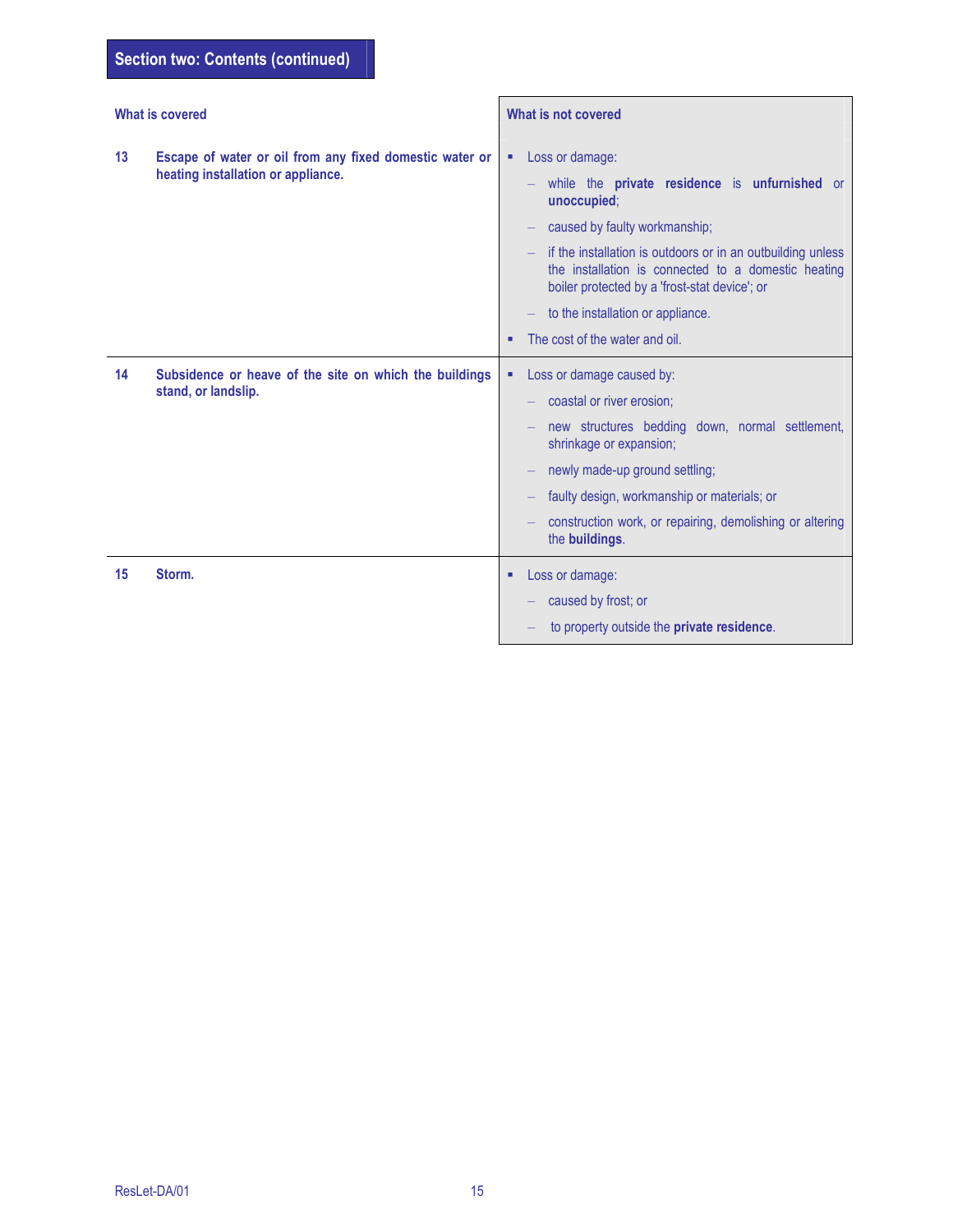We will also cover the following. What is covered What is not covered 1 Accidental breakage Accidental breakage of: **glass tops and fixed glass in furniture; EXECUTE:** ceramic glass in cooker hobs; and **number** mirrors. The excess as shown in the schedule. Damage while the private residence is unfurnished or unoccupied. 2 Loss of rent costs for alternative accommodation While the **private residence** cannot be lived in as a result of loss or damage covered under Section two (Contents), we will pay: (i) the rent you would have received from an existing tenant (less any share of the rent or other expenses you must pay to the letting agent) if the private residence could have been lived in; or (ii) if the cost of reasonable alternative accommodation for you, your family and your pets if you permanently live in the private residence. Any amount over 20% of the sum insured on the contents for any one claim. **Loss of rent to any private residence that became** unfurnished or unoccupied immediately before the loss or damage giving rise to a claim. 3 Televisions, radios, record player, compact disc players, video cassette recorders (VCR), cassette players and DVD players **Accidental damage** to televisions, radios, record players, compact disc players, video cassette recorders (VCR), cassette players and DVD players in the private residence. Aerials, fittings and satellite dishes attached to the buildings. • The excess as shown in the schedule. • Damage caused by: – chewing, tearing, scratching or fouling by pets; – action of light or the atmosphere; – any process of cleaning, repairing, renovating or maintaining the contents; or – faulty workmanship, design or materials. • Damage to: – styli, recording heads, records, tapes, cassettes, discs; or – equipment designed to be portable whilst it is being carried, moved or transported. 4 Metered Water Increased domestic metered water charges you have to pay following an escape of water which gives rise to an admitted claim under item 13 of Section two (Contents). The most we will pay is £5,000 for any one loss and £15,000 in any period of insurance for charges you have to pay to your water provider. • The excess as shown in the schedule.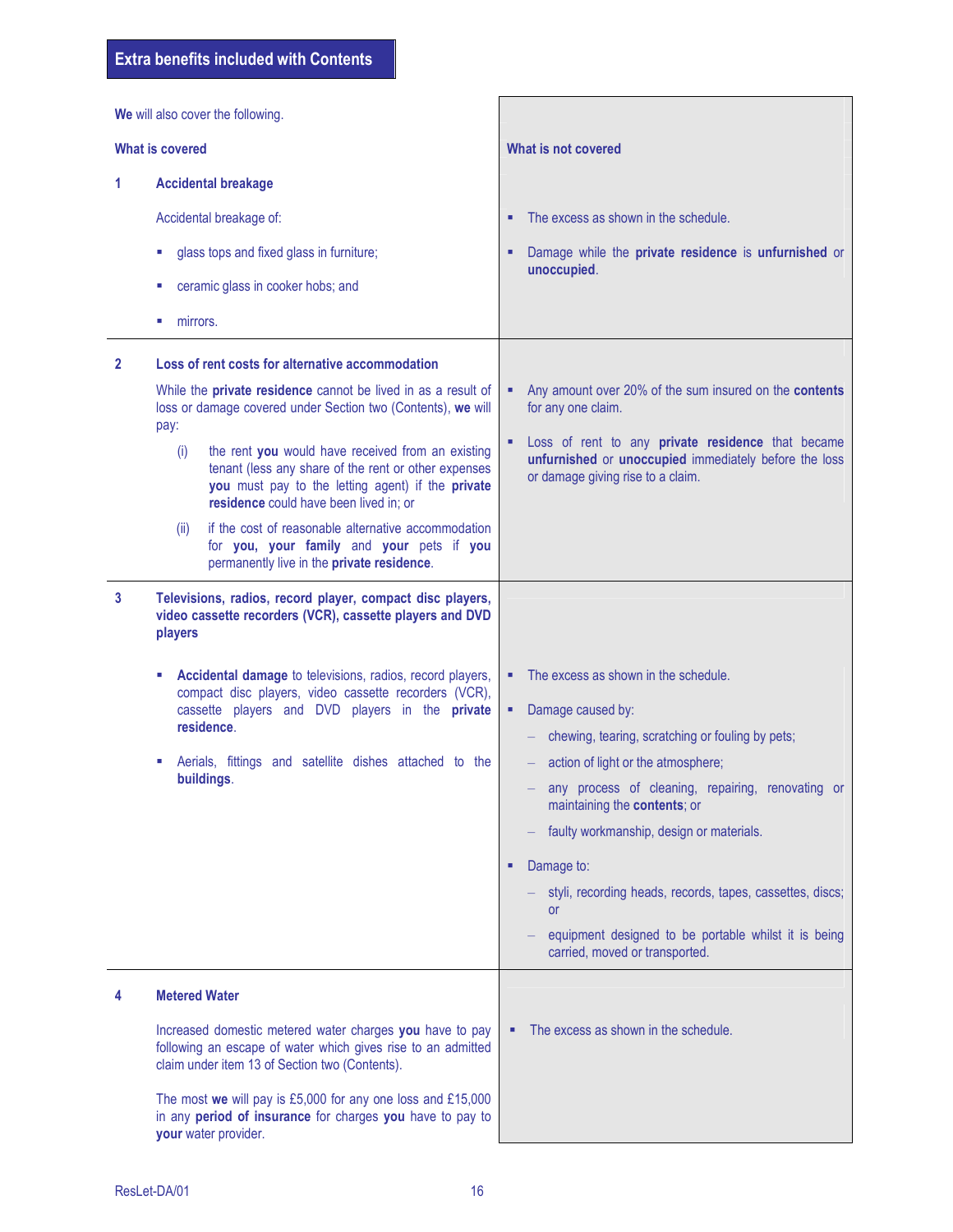# Extra benefits included with Contents (continued)

| What is covered |                                                                                                                                                                                                                     | What is not covered                                                                                                                                                    |
|-----------------|---------------------------------------------------------------------------------------------------------------------------------------------------------------------------------------------------------------------|------------------------------------------------------------------------------------------------------------------------------------------------------------------------|
| 5               | Contents outside but within the boundaries of the private<br>residence                                                                                                                                              |                                                                                                                                                                        |
|                 | Loss or damage caused by items 1 to 11, 13 and 14 to garden<br>furniture or ornaments outside but within the boundaries of the<br>private residence.<br>We will pay up to £250 for any one loss.                    | The excess as shown in the schedule.<br>п<br>Loss or damage to:<br>٠<br>trees, plants, shrubs or garden produce; or<br>property in or on any motor vehicle or trailer. |
| 6               | <b>Locks and keys</b><br>If the keys are lost or stolen, we will pay up to $£1,000$ for the<br>cost of replacing keys and locks to:<br>intruder alarms and safes installed in the<br>private<br>×<br>residence; and | The excess as shown in the schedule.                                                                                                                                   |
|                 | an external door of the private residence<br>u.                                                                                                                                                                     |                                                                                                                                                                        |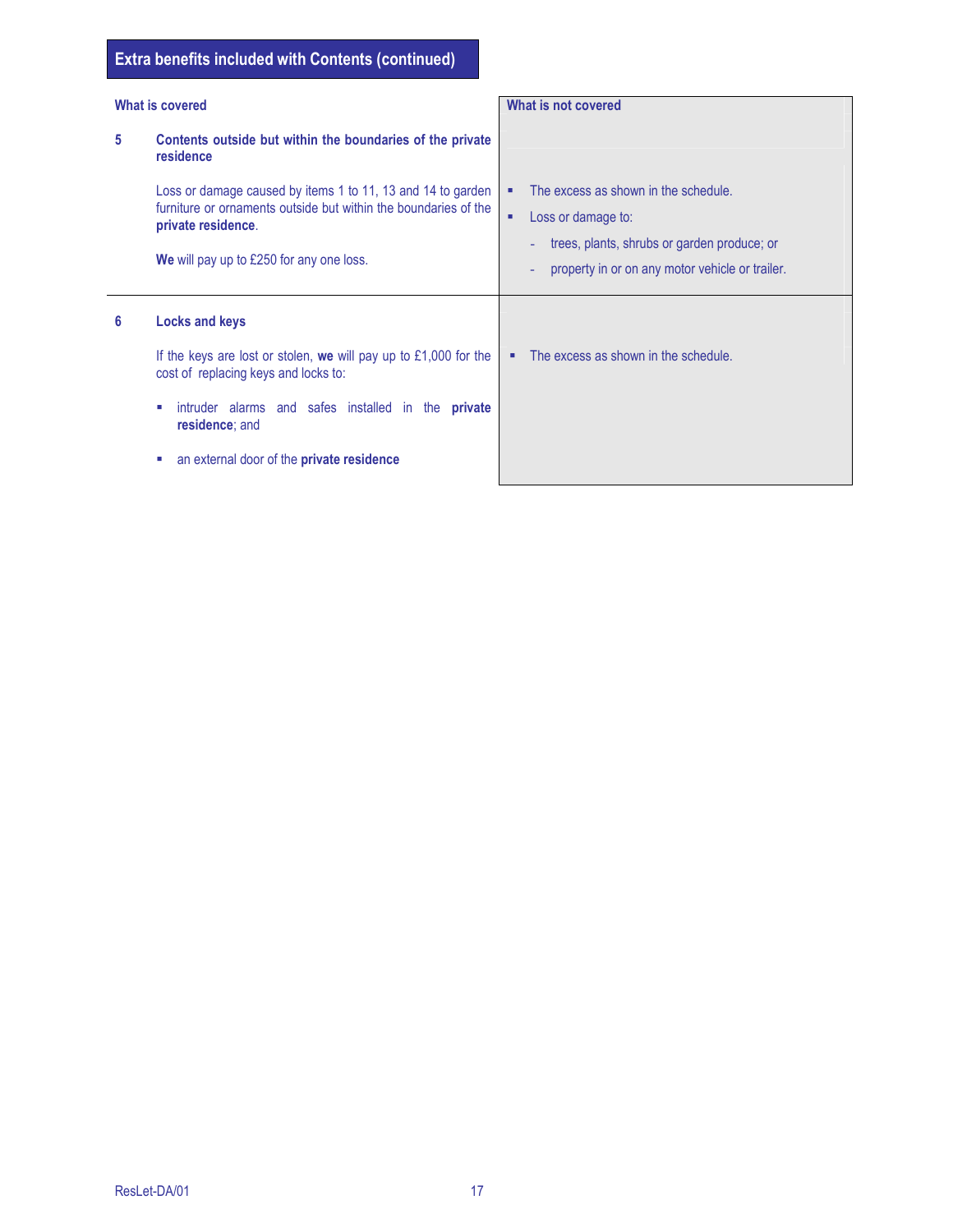Your schedule will show you if this cover applies.

Accidental damage to contents while they are in the private residence.

#### What is covered **What is not covered** What is not covered

- The excess as shown in the schedule.
- Damage caused by:
	- chewing, tearing, scratching or fouling by animals;
	- action of light or the atmosphere;
	- any process of cleaning, repairing, dyeing, renovating or maintaining the contents;
	- faulty workmanship, design or materials;
	- using the contents in a way which is different to the manufacturer's instructions; or
	- information being erased or damaged on computer equipment.
- Damage to:
	- contact lenses, money, credit cards, stamps, coins or other collections;
	- any powered machine while it is being used as a tool and if damage arises directly out of its use; and
	- clothing (including furs), food and drink.
- **-** Damage while the private residence is unfurnished or unoccupied.
- Any amount over £1,000 for china, glass, pottery, porcelain or other brittle substances.
- **-** Damage shown under the 'What is not covered' part of:
	- 'Items 1-15';and
	- 'Extra benefits included with contents';

in Section two (Contents).

- **-** Damage shown under the 'What is covered' part of:
	- 'Items 1-15';and
	- 'Extra benefits included with contents';
		- in Section two (Contents)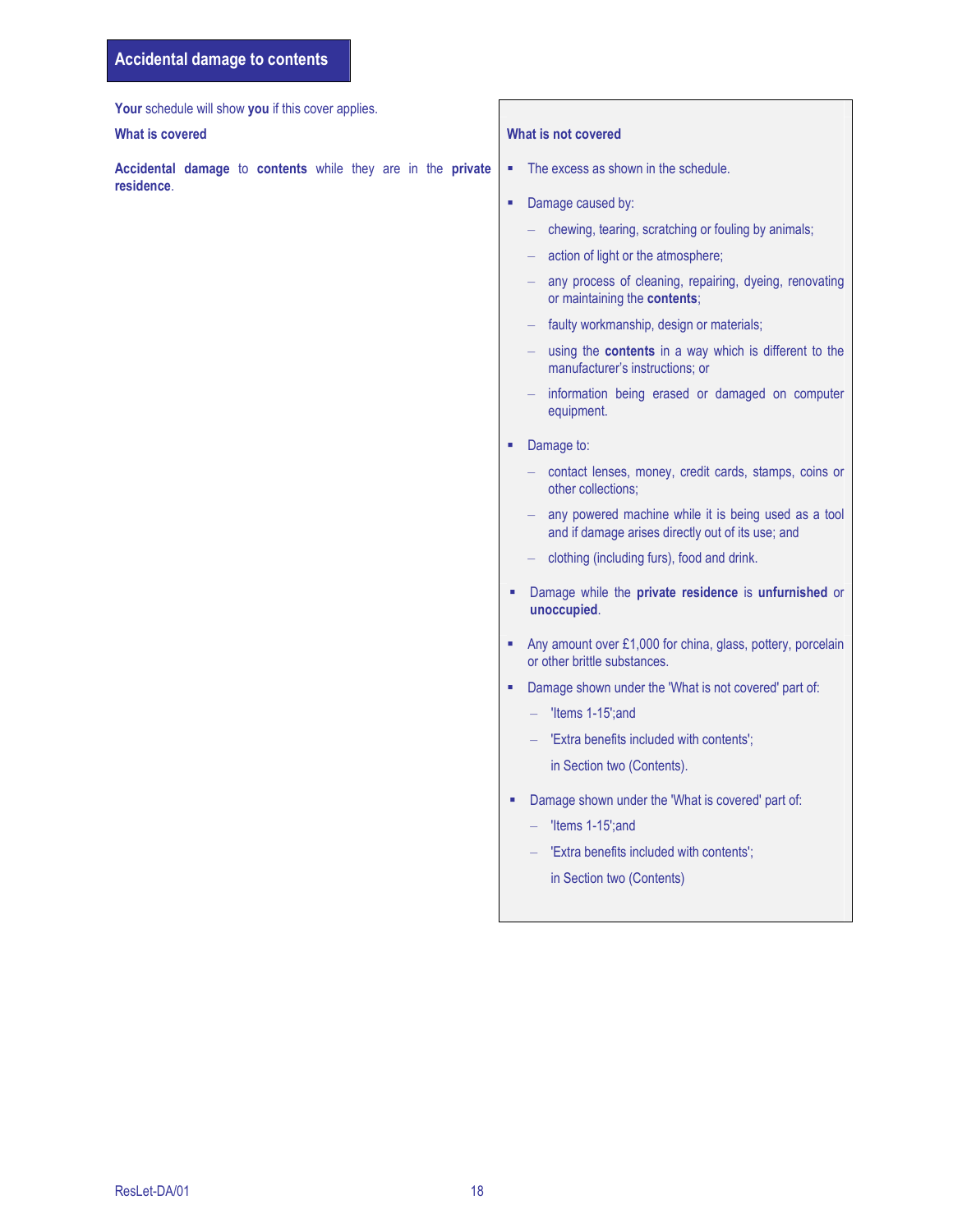We will decide whether to pay the cost of repairing an item, or replacing it with a new item (in the same form and style) if it is lost or damaged beyond repair.

We will not pay the cost of replacing any undamaged or unbroken item or parts of items forming part of a pair, set, suite or collection of the same type, colour or design if the damage happens to one particular area or to a specific part and replacements cannot be matched.

#### Sum insured

The most we will pay under Section two (Contents) is the sum insured shown on the schedule, plus any index linking.

#### Under-insurance

If at the time of loss or damage the full cost of replacing the contents as new is more than the sum insured, you will have to pay a share of the claim. For example, if your sum insured only covers two-thirds of the replacement value of the contents, we will only pay twothirds of the claim.

#### Maintaining the sum insured

After we have settled a claim, we will not reduce your sum insured on the contents, as long as you take any reasonable measures we suggest to prevent further loss or damage. (We will not charge any extra premium for maintaining the sum insured.)

#### Index linking

The sum insured will be index linked. This means that the sum insured will be adjusted in line with changes in the Government's Consumer Durables Index or in line with any other index that we decide.

If you make a claim, the index linking will continue during the period when the repair or replacement is being carried out, as long as you take reasonable action for the repair or replacement to be carried out immediately.

We will not make a charge for index linking during the period of insurance. However, each time your insurance is renewed, we will work out a new premium for the adjusted sum insured.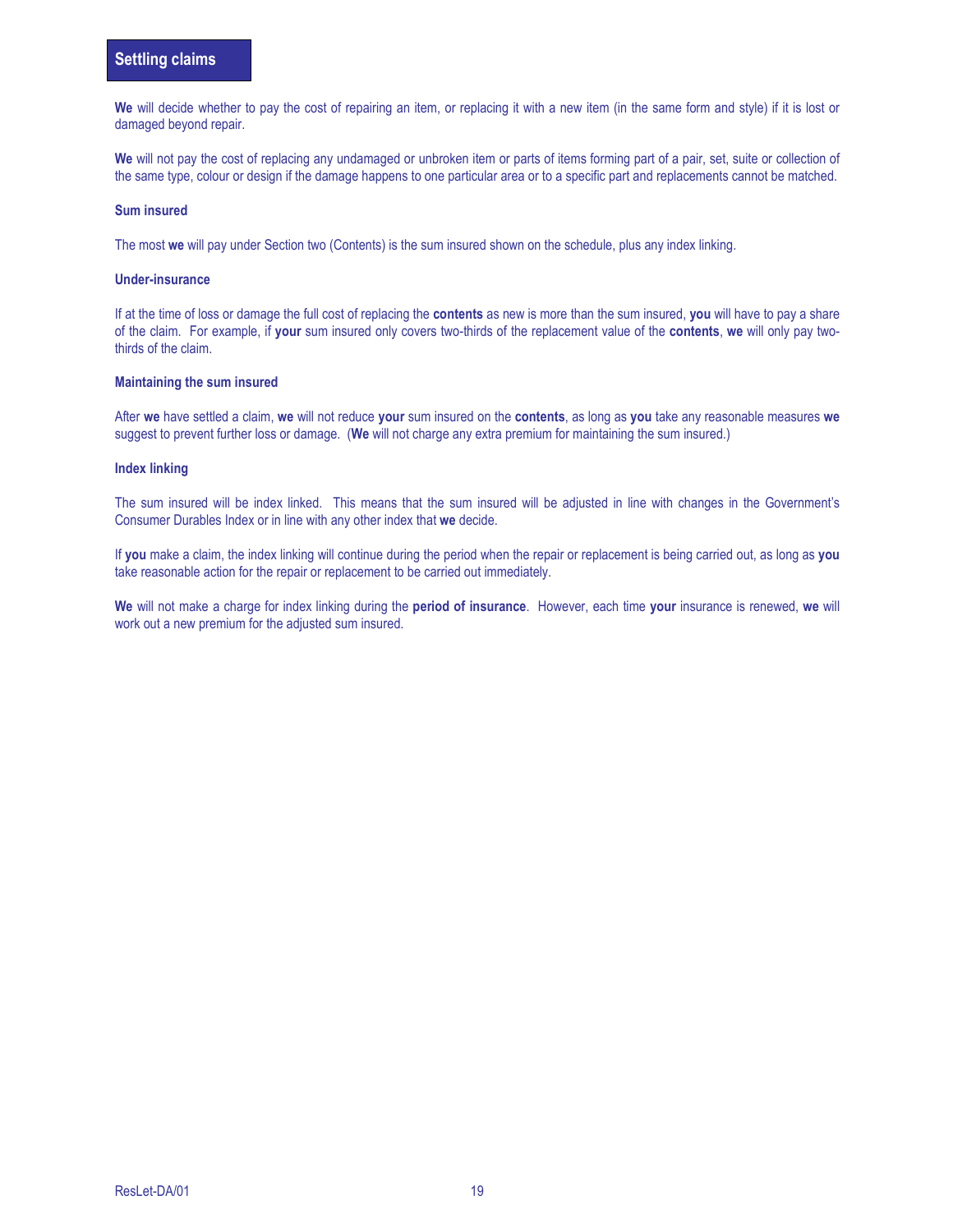Where Section one (Buildings) is shown as covered in the schedule the insurance will include your liability as owner of the private residence and your liability as owner of a previous private residence.

Where Section two (Contents) is shown as covered in the schedule the insurance will include your liability as occupier of the private residence and your liability for accidents to domestic employees.

For the purpose of this section bodily injury will include death.

#### What is covered

#### Liability as owner or occupier

Your liability as owner or occupier to pay for accidents happening in and around the private residence during the period of insurance. We will provide this cover if the accident results in:

- **bodily injury to any person other than you or a domestic employee;** or
- loss or damage to property which you (or your domestic employees) do not own or have legal responsibility for.

We will not pay more than £2,000,000 for any one event plus any costs and expenses we have agreed to in writing.

If you die, your legal personal representatives will have the benefit of the cover under this section.

|    |   | What is not covered                                                                                                 |
|----|---|---------------------------------------------------------------------------------------------------------------------|
| ገ  | ٠ | You are not covered for liability arising:                                                                          |
| ĺ. |   | other than as owner or occupier of the private<br>residence:                                                        |
| Ç  |   | from any agreement or contract unless you would<br>have been legally liable anyway;                                 |
| C  |   | from criminal acts;                                                                                                 |
| ŝ  |   | as a result of an assault, alleged assault or a<br>deliberate, wilful or malicious act;                             |
| if |   | from the ownership or occupation of any land or<br>buildings other than the private residence;                      |
|    |   | where you are entitled to cover from another source;                                                                |
|    |   | from any profession, trade or business other than as<br>owner of the private residence;                             |
|    |   | from any infectious disease or condition;                                                                           |
|    |   | from you owning or using any:                                                                                       |
|    |   | power-operated lift;                                                                                                |
|    |   | mechanically-propelled vehicles<br>(including<br>children's motor cycles and motor cars), horse-<br>drawn vehicles: |
|    |   | aircraft, hovercraft or watercraft;                                                                                 |
|    |   | caravan or trailer; or                                                                                              |
|    |   | animals.                                                                                                            |
|    |   | Bodily injury to any member of your household who<br>normally lives with you.                                       |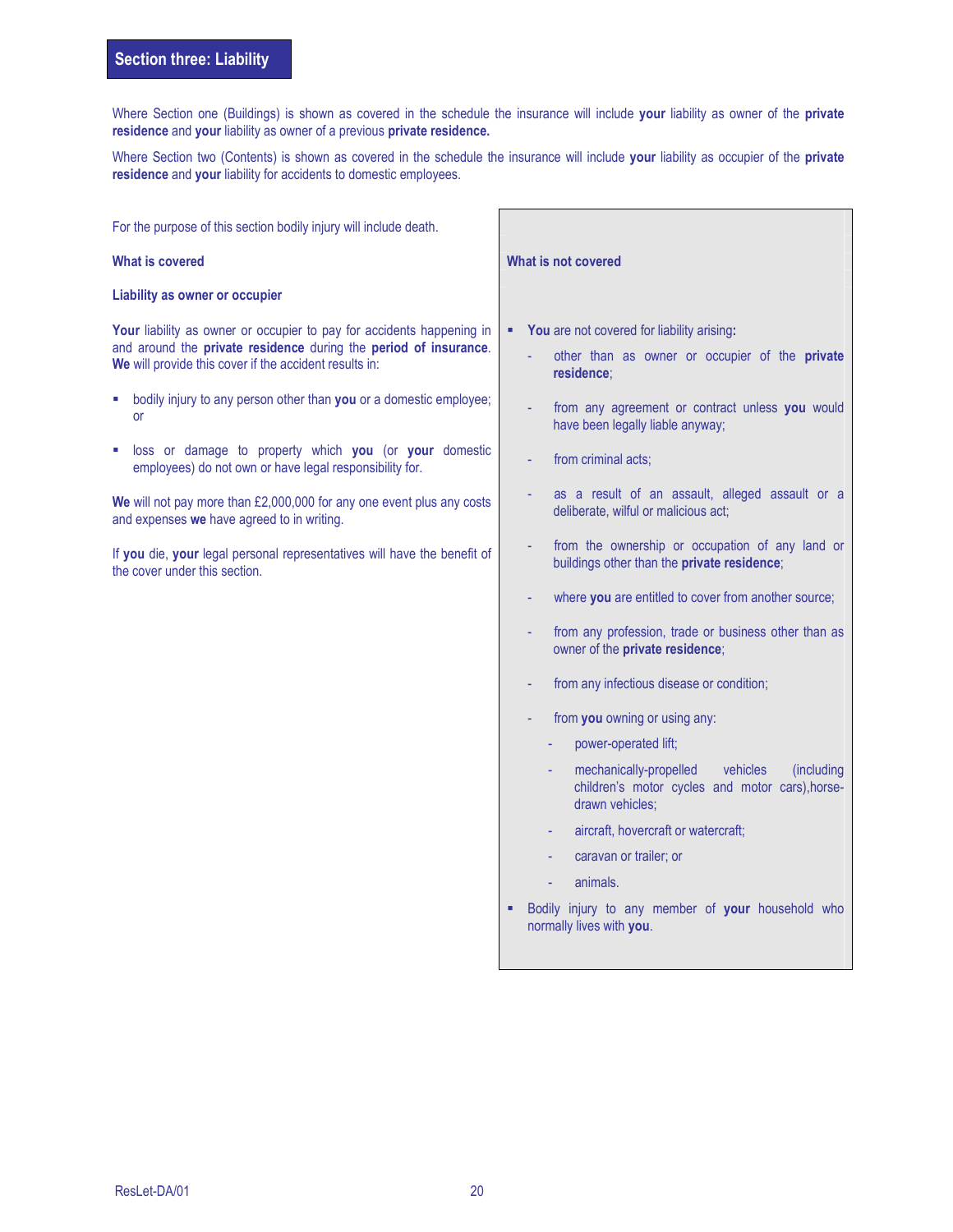| <b>What is covered</b>                                                                                                                                                                                                                                                                                                                                                                                                                                                         | What is not covered                                                                                                                                                                                                                                                                                              |  |
|--------------------------------------------------------------------------------------------------------------------------------------------------------------------------------------------------------------------------------------------------------------------------------------------------------------------------------------------------------------------------------------------------------------------------------------------------------------------------------|------------------------------------------------------------------------------------------------------------------------------------------------------------------------------------------------------------------------------------------------------------------------------------------------------------------|--|
| Liability as owner of a previous private residence<br>Your liability under Section 3 of the Defective Premises Act 1972 or<br>Section 5 of the Defective Premises (Northern Ireland) Order 1975 as<br>owner of any previous private residence which you occupied, for<br>accidents happening in and around that private residence which result<br>in:<br>bodily injury to any person other than you or a domestic employee;                                                    | You are not covered for liability arising:<br>٠<br>from an incident which happens over 7 years after this<br>٠<br>insurance ends or the private residence was sold;<br>from any cause for which you are entitled to cover<br>under another source:<br>from the cost of correcting any fault or alleged fault; or |  |
| or<br>loss or damage to property which you (or your domestic<br>٠<br>employees) do not own or have legal responsibility for.<br>We will not pay more than £2,000,000 for any one event plus any costs<br>and expenses we have agreed to in writing.<br>If you die, your legal personal representatives will have the benefit of<br>the cover under this section.                                                                                                               | where a more recent policy covers the liability.<br>Bodily injury to any member of your household who<br>٠<br>normally lives with you.                                                                                                                                                                           |  |
| <b>Accidents to domestic employees</b><br>Your legal liability to pay compensation for accidental bodily injury to a<br>domestic employee under a contract of service solely at the private<br>residence.<br>We will pay up to £5,000,000, for any one event plus any costs and<br>expenses we have agreed to in writing.<br>If you die, your legal personal representatives will have the benefit of<br>this section for your liability for an event covered by this section. | Bodily injury to any employee arising out of being carried in<br>or on a vehicle or entering or getting on to or off a vehicle<br>where any road traffic law says you must have insurance<br>or security.<br>Bodily injury arising from any infectious disease or<br>٠<br>condition                              |  |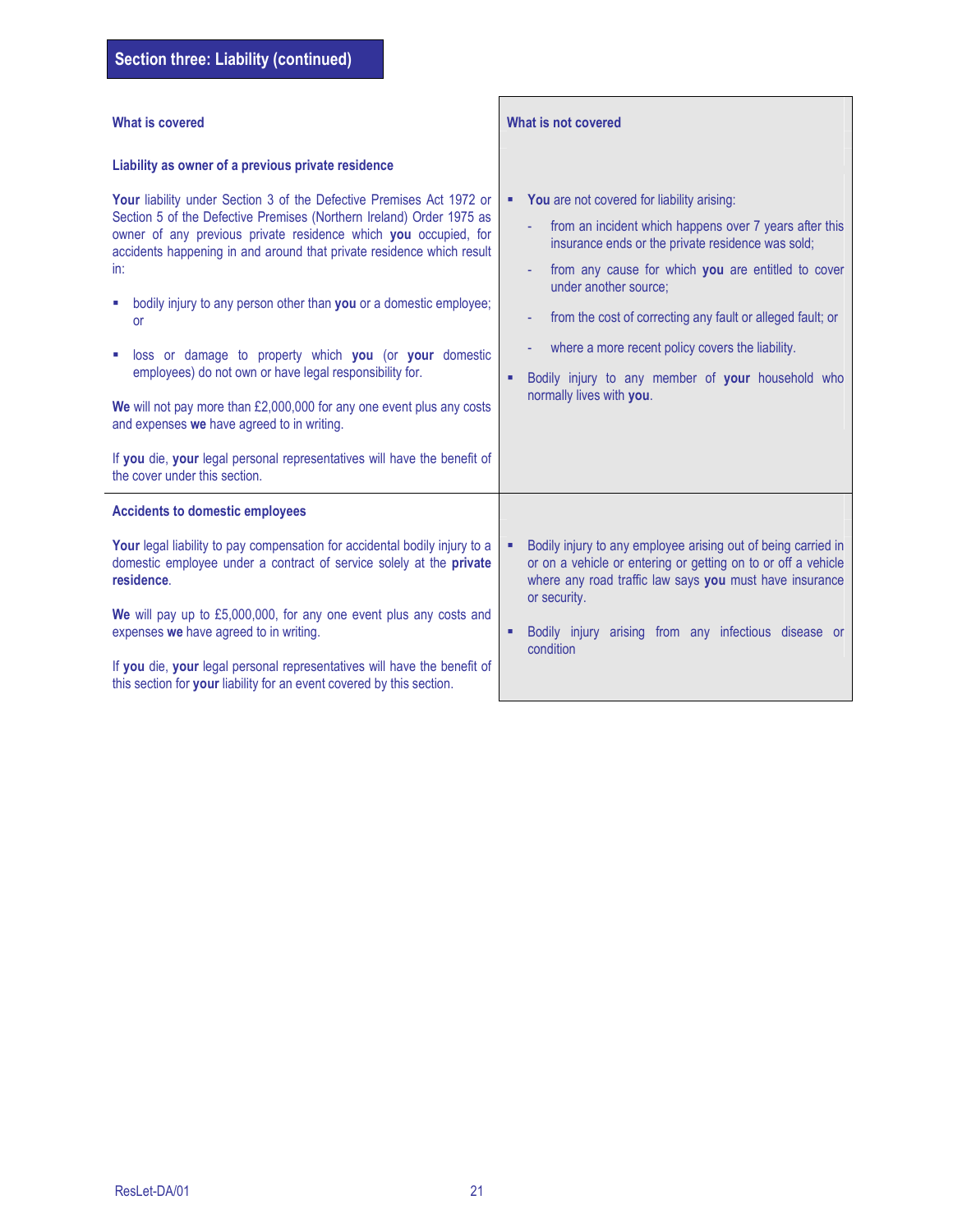|                                                                                                                                            | Your schedule will show you if this cover applies.                                                                                                                                                                              |                                                                                                                 |
|--------------------------------------------------------------------------------------------------------------------------------------------|---------------------------------------------------------------------------------------------------------------------------------------------------------------------------------------------------------------------------------|-----------------------------------------------------------------------------------------------------------------|
|                                                                                                                                            | <b>What is covered</b>                                                                                                                                                                                                          | What is not covered                                                                                             |
|                                                                                                                                            | <b>Insured events</b>                                                                                                                                                                                                           |                                                                                                                 |
| events.                                                                                                                                    | Legal expenses incurred by you, in respect of the following Insured                                                                                                                                                             |                                                                                                                 |
| 1                                                                                                                                          | <b>Pursuit</b>                                                                                                                                                                                                                  |                                                                                                                 |
|                                                                                                                                            | We will negotiate for your legal rights:                                                                                                                                                                                        | Any amount in dispute lower than the security deposit or                                                        |
|                                                                                                                                            | after an incident which causes physical damage to the<br>private residence.                                                                                                                                                     | £500, whichever is the greater.<br>Any private residence that is not under a written tenancy<br>٠<br>agreement. |
|                                                                                                                                            | in trying to obtain possession of the private residence that<br>you have let under the following acts:                                                                                                                          |                                                                                                                 |
|                                                                                                                                            | schedule 2, Part 1 (Grounds 1 to 8) of the Housing<br>(i)<br>Act 1988; or<br>schedule 5, Part 1 (Grounds 1 to 8) of the Housing<br>(ii)<br>(Scotland) Act 1988.<br>in trying to obtain possession of the private residence that |                                                                                                                 |
|                                                                                                                                            | you have let:<br>to a company or partnership and the private<br>(i)<br>residence has been let for people to live in.<br>that you live in.<br>(ii)                                                                               |                                                                                                                 |
|                                                                                                                                            | to evict anyone in the private residence who has not got<br>your permission to be there.                                                                                                                                        |                                                                                                                 |
|                                                                                                                                            | to recover any rent the occupant owes you for the<br>occupation of the private residence.                                                                                                                                       |                                                                                                                 |
| $\overline{2}$                                                                                                                             | <b>Defence</b>                                                                                                                                                                                                                  |                                                                                                                 |
|                                                                                                                                            | We will defend your legal rights if an incident arising from you<br>renting the private residence leads to you being prosecuted<br>in a criminal court.                                                                         |                                                                                                                 |
| 3                                                                                                                                          | <b>Hotel expenses</b>                                                                                                                                                                                                           |                                                                                                                 |
|                                                                                                                                            | We will pay up to £75 per day for hotel expenses, where no<br>other alternative accommodation is available, while you try to<br>obtain a possession order for the private residence so you<br>can live in it.                   |                                                                                                                 |
| The most we will pay is £2,250 from one or more insured<br>events occurring at the same time, in the same place or from<br>the same cause. |                                                                                                                                                                                                                                 |                                                                                                                 |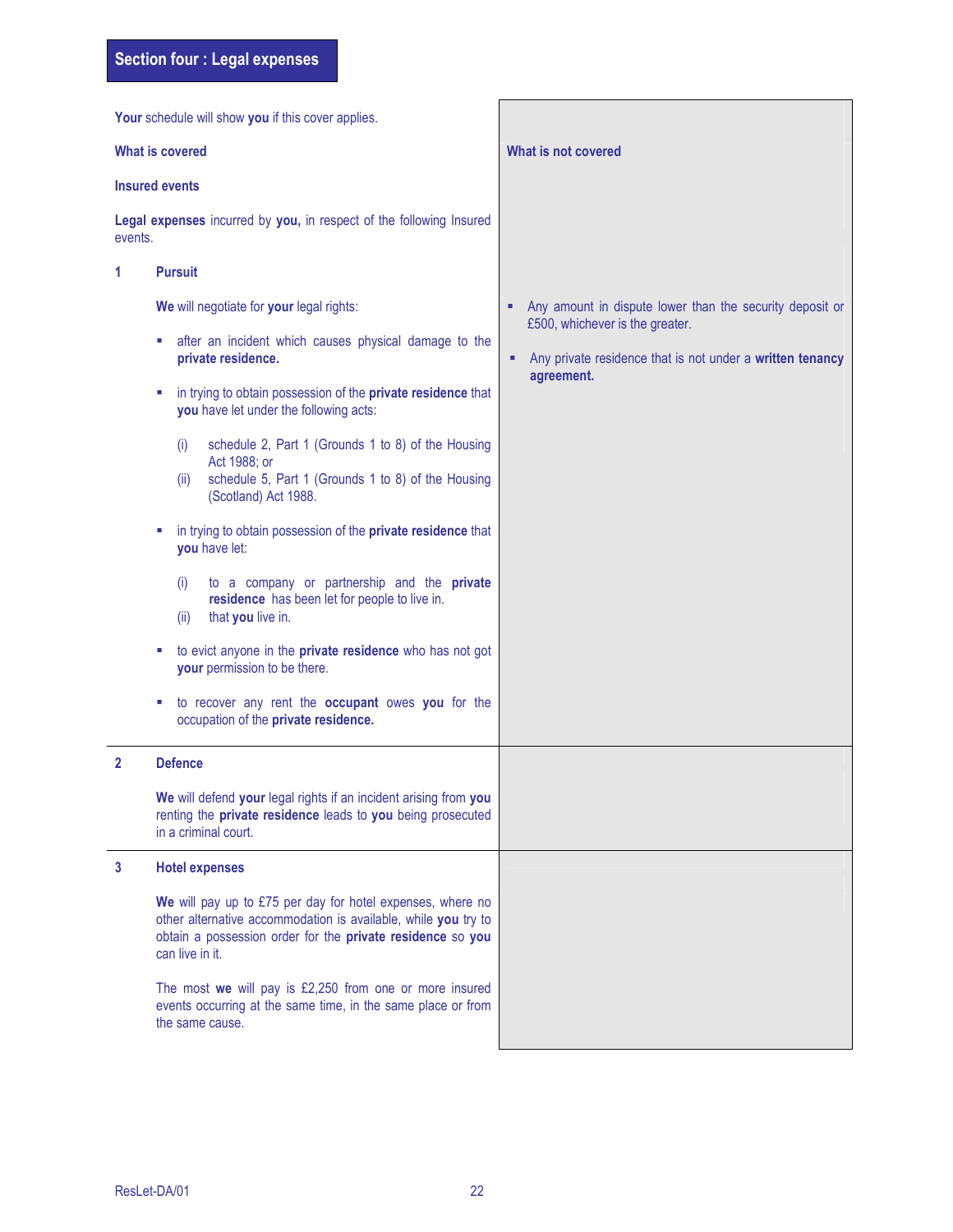# Rent guarantee

|                                                                                                                                                                                                                                                                                                                 | <b>Your</b> schedule will show you if this cover applies.      |                                                                                                                                                                                                                                                                                      |
|-----------------------------------------------------------------------------------------------------------------------------------------------------------------------------------------------------------------------------------------------------------------------------------------------------------------|----------------------------------------------------------------|--------------------------------------------------------------------------------------------------------------------------------------------------------------------------------------------------------------------------------------------------------------------------------------|
| What is covered                                                                                                                                                                                                                                                                                                 |                                                                | What is not covered                                                                                                                                                                                                                                                                  |
| <b>Insured events</b>                                                                                                                                                                                                                                                                                           |                                                                |                                                                                                                                                                                                                                                                                      |
| private residence.                                                                                                                                                                                                                                                                                              | Rent that the occupant owes you up to vacant possession of the |                                                                                                                                                                                                                                                                                      |
| <b>Rent guarantee</b>                                                                                                                                                                                                                                                                                           |                                                                |                                                                                                                                                                                                                                                                                      |
| We will pay any rent two months or more outstanding that the<br>occupant owes you up to vacant possession of the private<br>residence under:<br>schedule 2, Part 1 (Grounds 1 to 8) of the Housing<br>(i)<br>Act 1988: or<br>(ii)<br>schedule 5, Part 1 (Grounds 1 to 8) of the Housing<br>(Scotland) Act 1988. |                                                                | The first month's rent owed to you.<br>٠<br>Any advance amounts or deposits paid to you by the<br>٠<br><b>occupant</b> that are not required for the repair of<br>dilapidations.<br>Rent arrears occurring outside the <b>occupants</b> occupation<br>٠<br>of the private residence. |
| The most we will pay is six monthly payments up to $£1,500$ per month<br>up to a maximum of £9,000 from one or more insured events occurring<br>at the same time, in the same place or from the same cause.                                                                                                     |                                                                |                                                                                                                                                                                                                                                                                      |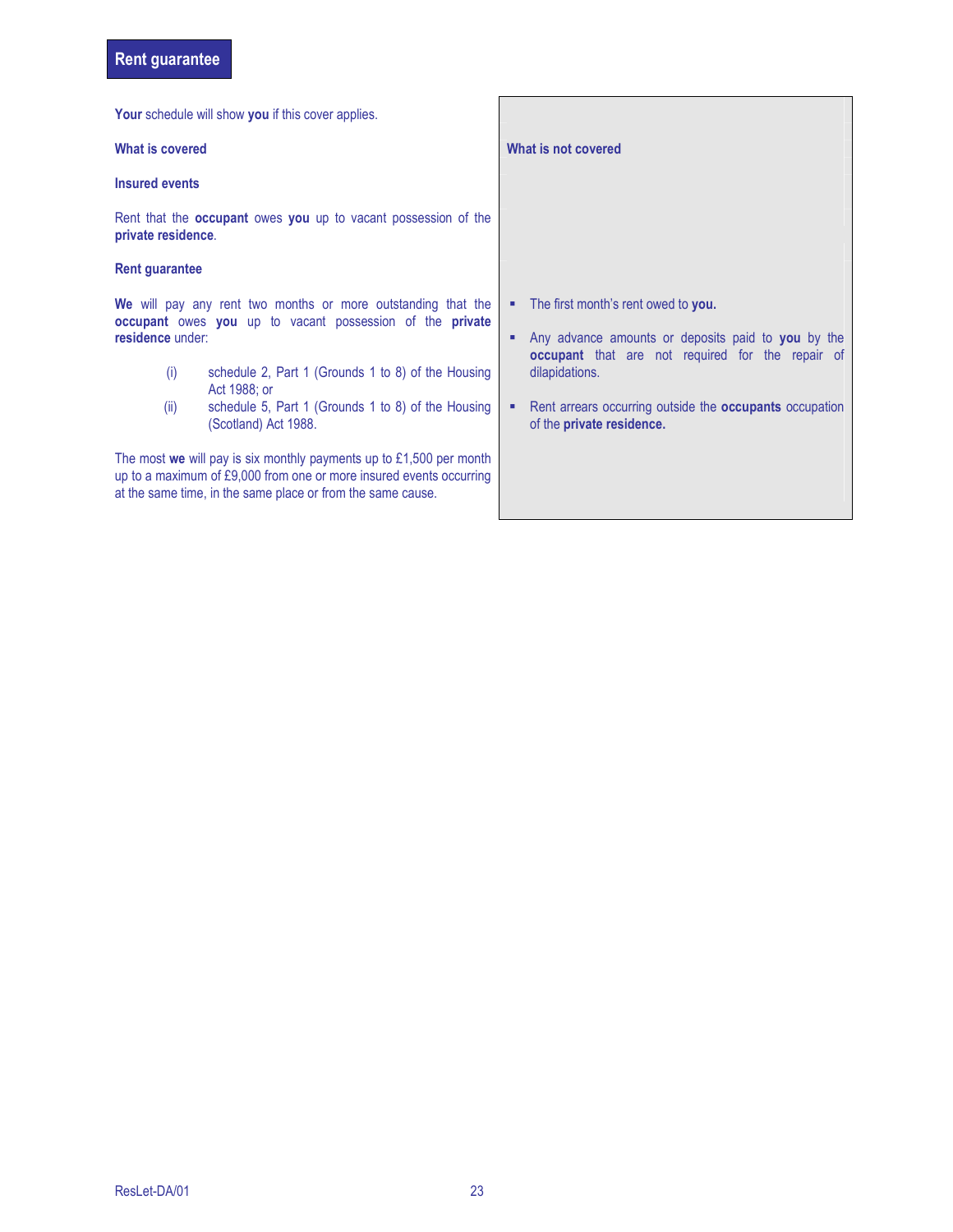#### The following exclusions apply to Section four of your insurance.

**1** We will not be liable for any excess, any compensation, penalty or taxes;

#### 2 Excluded claims

Any claim:

- a) reported to us:
	- (i) after the period of Insurance expires;
	- (ii) more than 90 days after the date you should have known about the insured event;
- b) where your delay during the period of insurance in telling us of an insured event has prejudiced our position;
- c) arising from an insured event which happens, or a series of insured events which start or occur, before the start of the period of insurance.
- d) arising from an insured event which happens, or a series of insured events which starts outside the period of insurance;
- e) arising from any insured event which happens outside the United Kingdom;
- f) where before the start of the **period of insurance** in **our** reasonable opinion you was aware, or should have been aware, that a claim was likely to be made;
- g) relating to registering rents, buying the freehold of the **private residence** or any matter which relates to rent tribunals, land tribunals or rent assessment committees unless you are defending an action brought against you by your tenant;
- h) relating to someone legally taking the private residence from you or restrictions or controls placed on the private residence by any government or local authority;
- i) relating to any works by or under the order of any government, public or local authority;
- j) relating to the settlement payable under an insurance policy;
- k) which is false or fraudulent.

Any claim concerning or arising from:

- a) anything to do with building, rebuilding, converting or extending all or part of a building;
- b) town and country planning laws and regulations;
- c) subsidence, land heave, land slip, mining or quarrying;
- d) an alleged dishonest or malicious act by you;
- e) a dispute between you and us about this legal expenses cover;
- f) any application for judicial review.

#### 3 Excluded costs

#### Any legal expenses:

a)

- (i) incurred prior to written confirmation from us that the claim has been accepted or legal expenses beyond those for which we have given our prior written approval in accordance with the terms and conditions of the cover under this insurance;
- (ii) relating to any disagreement with your tenant when the insured event is within the first 90 days of the start of the period of insurance;
- b) you pay or agree to pay before we have accepted your claim in writing;
- c) unless your solicitor confirms in writing that he or she will co-operate with you to keep to the terms and conditions of this legal expenses cover;
- d) for more than we have agreed;
- e) where you have entered into a Conditional Fee Agreement or any other form of alternative funding without obtaining our permission in writing first;
- f) arising from your or your professional adviser's unreasonable behaviour or failing;
- g) where you do not meet your duties under this insurance or you or your professional adviser are responsible for anything which in our reasonable opinion prejudices our position.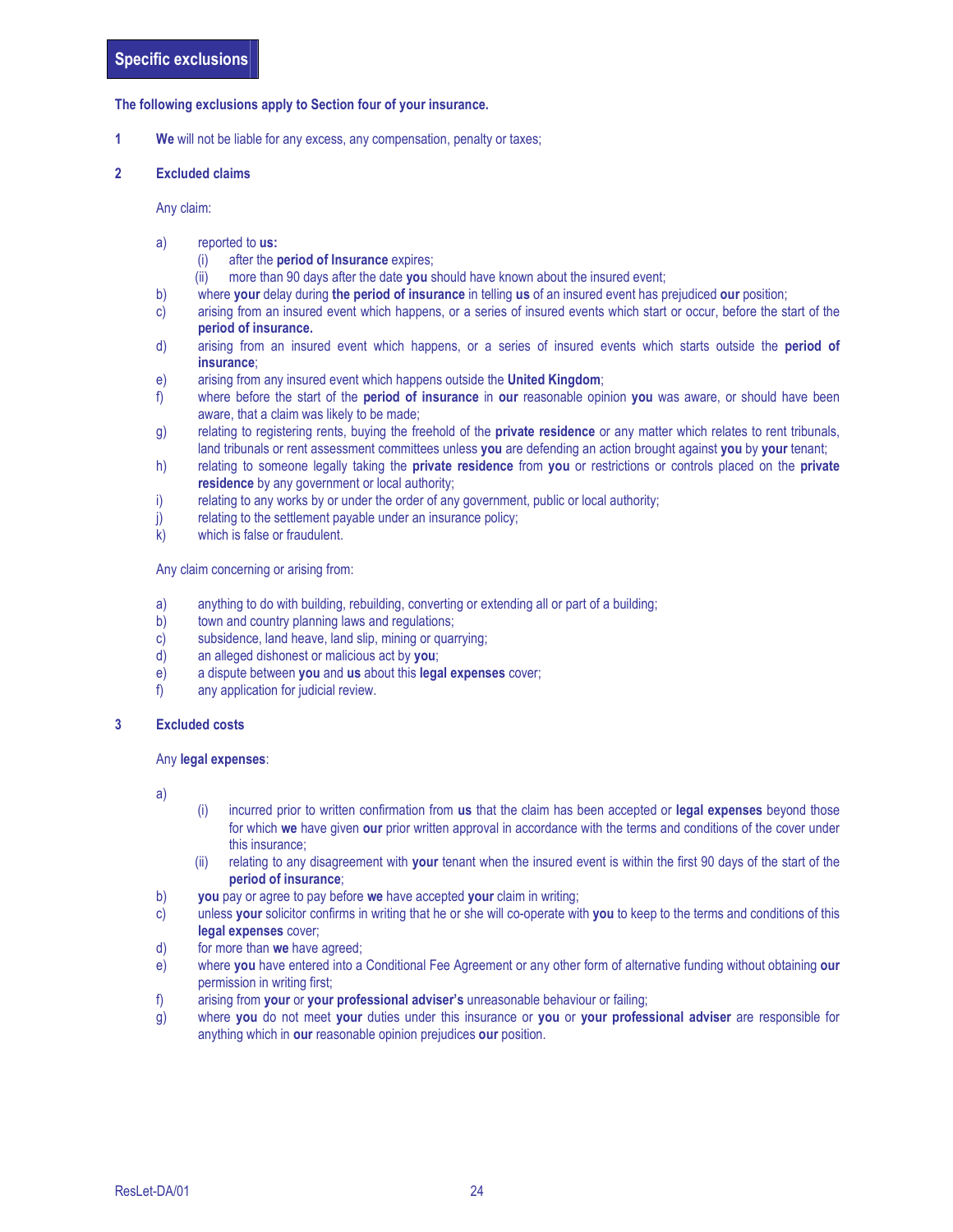#### The following conditions apply to Section four of your insurance.

#### 1 Limit of indemnity

 The most we will pay under Section four for all claims under this insurance arising from one or more insured events occurring at the same time, in the same place or from the same cause is the limit of indemnity shown on the schedule.

#### 2 Conduct

You or your managing agent shall:

- a) not allow an adult tenant into possession other than on the basis of an already completed written tenancy agreement duly signed by all parties;
- b) ensure that any relevant statutory pre-grant notices are served in the correct form on the tenant prior to the grant of the tenancy;
- c) prior to the grant of any tenancy make all relevant and necessary searches to reveal county court judgements in the last five years against the proposed tenant by name;
- d) prior to the grant of any tenancy obtain a minimum of three satisfactory references from at least the tenant's employer, a Credit Reference Agency and one other referee. If any doubts as to the integrity or financial standing of the tenant are expressed in any reference or there is a lack of response to any enquiry, you should obtain our approval prior to commencement of the letting. On the making of any claim you should be in a position to forward not only copies of the notices to us but also copies of the letters requesting the same. You shall not allow any tenant into occupation until the first month's rent and the dilapidations deposit payment have been cleared in the managing agent's bank account (or alternatively cash has been received);
- e) ensure that all statutory requirements are complied with regarding the issue and service of notices of intention to take proceedings;
- f) ensure that all pre-agent notices and pre-proceeding notices are served personally with the person serving the notice if possible retaining a copy of the notice duly signed and dated by way of receipt by the recipient(s) of the notice;
- g) prepare prior to the grant of the tenancy a detailed inventory allowing space for comments to be made as to the condition of the items in the inventory on check in and comments to be made later on check out of the private residence;
- h) conduct regular inspections of the **private residence** (by reference to such inventory) at no less intervals than every six months;
- i) as soon as possible after a tenant has checked out or has otherwise vacated the **private residence**, prepare a detailed Schedule of Dilapidations;
- j) keep clear up-to-date rental records;
- k) ensure that where a tenant makes payment of rent that such payment is only received on the express understanding that it is being taken on account of the longest outstanding sum of arrears that are then due and that it is received without prejudice to any termination notice and/or to any proceedings taken pursuant thereto.
	- Where the tenant is a company the **professional adviser's** advice must be taken before any arrears of rent are accepted;
- l) ensure that any claims are accompanied by our fully completed claims form and submitted to us within 90 days of the rent falling into arrears;
- m) send a letter threatening legal action within 45 days of rent falling into arrears;
- n) contact the tenant at the tenant's place of employment within 28 days of any rent falling into arrears.

#### 3 Reporting of claims

This is "claims made" legal expenses insurance which means that subject to the terms of this Policy, you are covered for claims under this insurance as long as during the period of insurance:

- a) you become aware; and
- b) within 90 days you notify us;
	- of an insured event which may give rise to such a claim.

For the avoidance of doubt, if there is more than one insured event arising from the same cause then you must tell us as soon as possible after the first such insured event.

You must notify us of your claim in writing and any delay in notifying us may prejudice your legal position. If you are in any doubt about your need to notify us of a claim under this insurance or your eligibility to make such a claim you should telephone us and ask to speak to one of our claims handlers.

We will send you a claim form. You must fill this in fully and truthfully and return it to us and give us at your own cost any information or evidence that we may reasonably need in order to assess your claim including a copy of the Policy Schedule.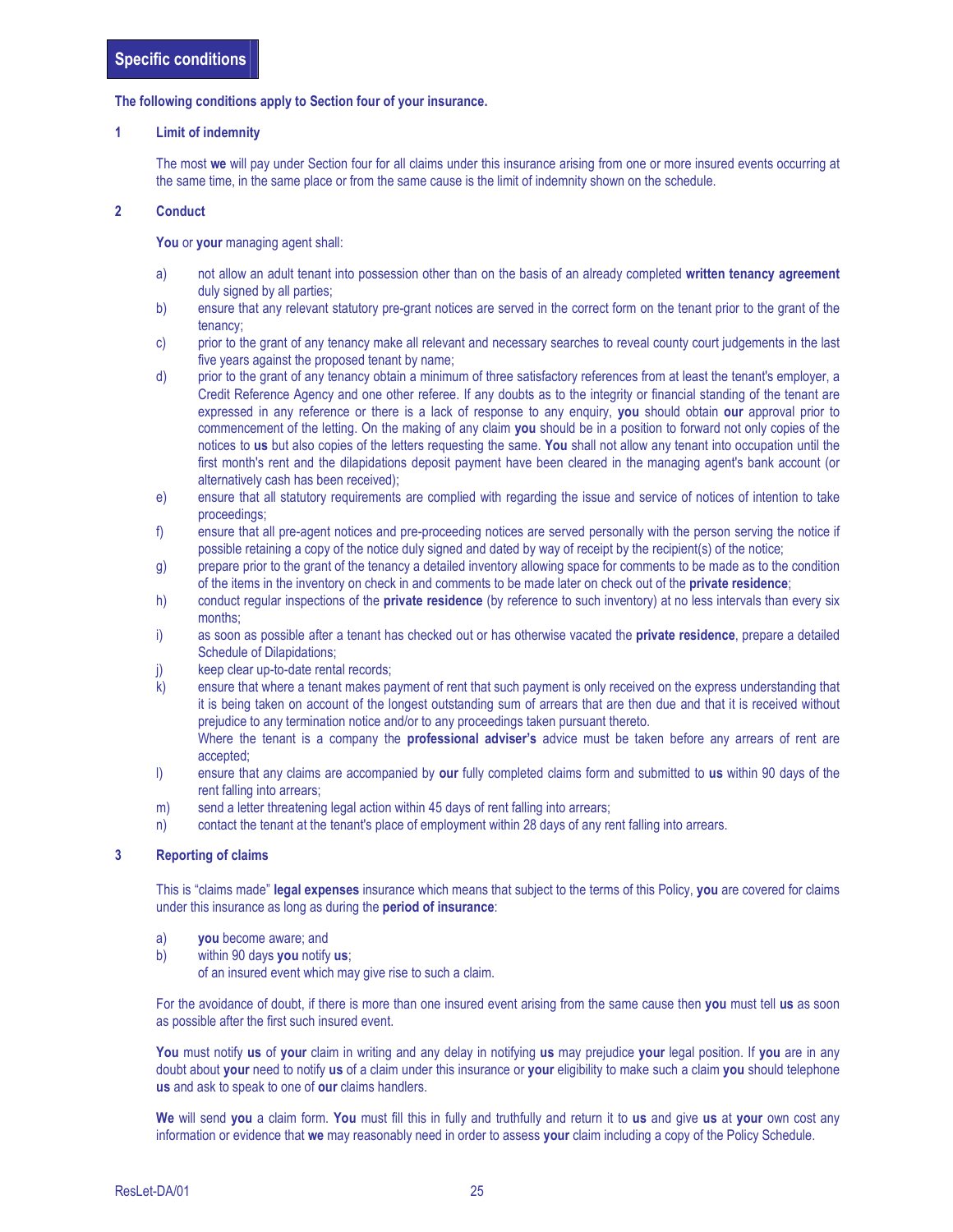We shall be entitled to take over and conduct in your name the defence or settlement of any claim or to prosecute for our own benefit any claim for indemnity or damage or otherwise and shall have full discretion in the conduct of proceedings or in the settlement of any claim. You will give us all such information and assistance as we may require.

In respect of rent guarantee claims:-

- you will not be able to use Schedule 2 Ground 8 of the Housing Act 1998, and/or Housing Act (Scotland) 1988, to seek possession of the private residence until three months' rent is owed to you.
- receipts may be required prior to settlement of a claim.

#### 4 Acceptance of your claim

We will pay legal expenses incurred after we accept your claim in writing and your solicitor confirms in writing that he or she will co-operate with you to keep to the terms of this insurance.

We will only meet the legal expenses of your claim:

- a) which have been agreed in advance by us as to both amount and purpose; and
- b) as long as there are **prospects of success.**

If at any stage we consider that your claim does not have prospects of success, we will give you an explanation of our decision in writing. We will not provide any further cover for your claim. If you disagree with our decision, you can refer the matter to an arbitrator under General condition 6.

#### 5 Appointment of a professional adviser

At any time before we agree that legal proceedings need to be issued, we will choose a professional adviser to act for you.

We reserve the right to require your professional adviser, where chosen by us, to act for you under a Conditional Fee Agreement. Only if legal proceedings have been issued, or a conflict of interest arises, can you choose a solicitor as your professional adviser.

If you discontinue your instructions to your professional adviser without our prior written permission, our liability will stop at once and we may recover any legal expenses already paid to you.

#### 6 Conduct of your claim

You must immediately tell your professional adviser to:

- a) provide us, as soon as reasonably possible, with:
	- $(i)$  his or her views on the merits of **your** claim;
	- (ii) his or her hourly rate and estimate of the total costs of pursuing or defending your claim; and
	- (iii) any information, document or file (including your professional adviser's files) relating to your claim, whether or not privileged, that we may ask for,
- b) keep us fully updated during your claim:
	- (i) on the progress of your claim, including any offers to settle;
	- (ii) of any change in his or her views on the merits of your claim; and
	- (iii) of any change to his or her estimate of the **legal expenses.**

We will set spending limits for your professional adviser's fees and payments during your claim. If a limit is exceeded without our prior written permission, we will not pay for any fees and payments above the relevant spending limit. These limits will not affect our rights under Specific condition 11.

#### 7 Co-operation with us and your professional adviser

You will co-operate with:

- a) us at all times and reply promptly to any correspondence about your claim; and
- b) your professional adviser at all times and give him or her all information that he or she needs and will attend meetings and hearings whenever you are asked to.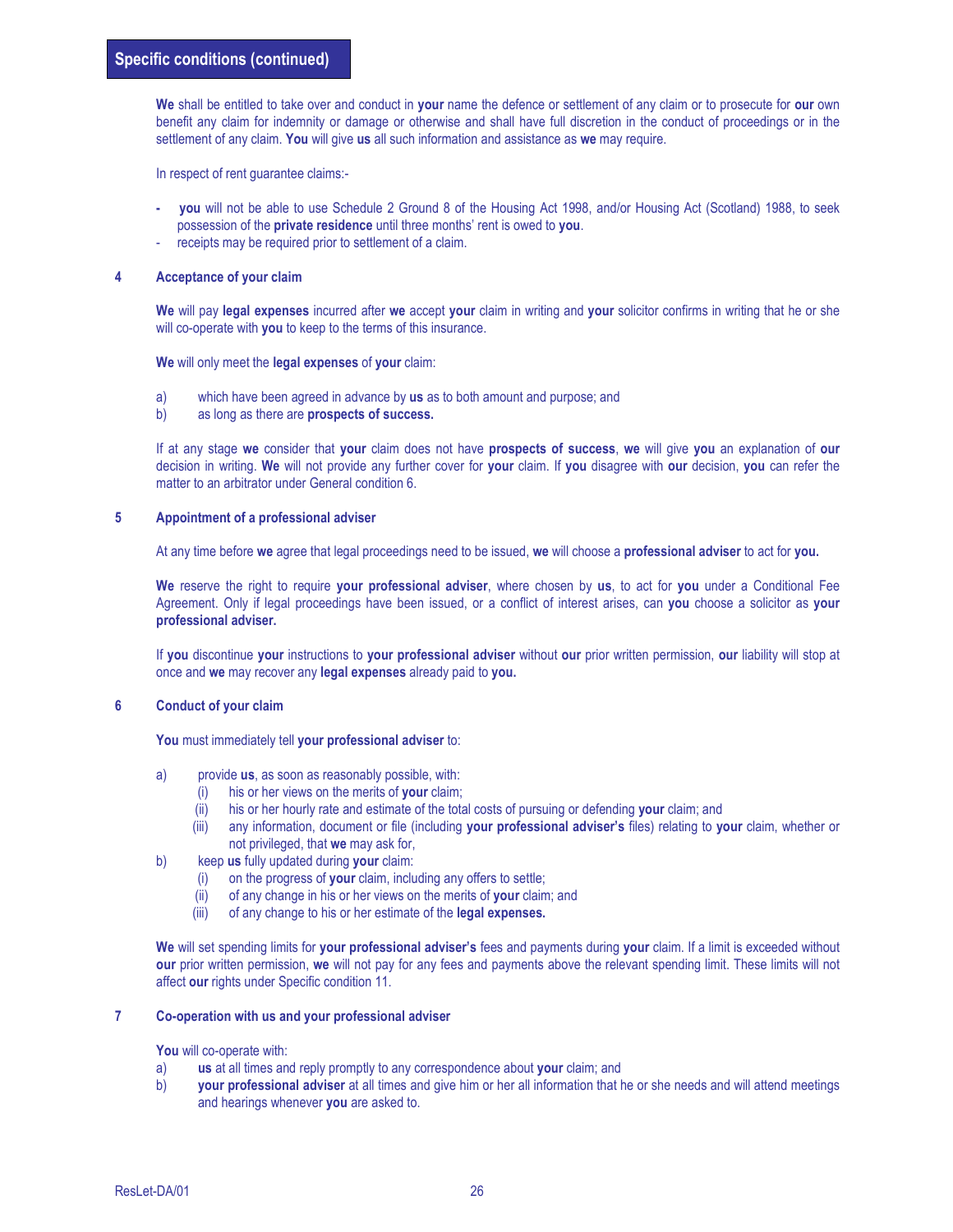#### 8 Investigation and payment of your claim

We, or our agents, may investigate your claim. In our absolute discretion, we may pay you an amount equal to our reasonable estimate of the value of your legal claim, or that made against you, instead of providing cover for your legal expenses.

#### 9 Settlement

You or your professional adviser must immediately write to tell us of any offer made to settle your claim including offers relating to costs. You must not accept any offers without obtaining our written permission first.

We will not withhold our consent in relation to an offer that a reasonable solicitor would recommend to a private client who is paying his or her own fees.

If you do not accept an offer we consider to be reasonable, we will not pay any further legal expenses.

#### 10 Withdrawing and discontinuing

If you withdraw from or discontinue (stop) your claim without getting our permission in writing first then we will not pay legal expenses and will be entitled to recover from you any fees and payments made or charged before the withdrawal or discontinuance.

We will not withhold our permission in relation to a withdrawal or discontinuance that a reasonable solicitor would recommend to a private client who is paying his or her own fees.

#### 11 Assessment and recovery of costs

You must, if we ask you, tell your professional adviser to send all of his or her files and any bill of costs for assessment by a court or certification by the appropriate professional body or auditing by cost consultants appointed by us.

#### You must:

- a) take reasonable steps to recover legal expenses awarded or agreed to be paid to you; and
- b) immediately pay us any legal expenses recovered, or tell your professional adviser to do so.

If you pay or agree to pay costs above the limit of indemnity shown in the schedule in order to end your case, any costs awarded or agreed to be paid to you will be divided between us and you to reflect the proportion of costs that both us and you have paid or, but for the recovery of costs from your opponent(s), would be liable to pay. You will pay us or tell your professional adviser to pay to us the amount that is due to us immediately.

#### 12 Agreement

We are not bound by any agreement that you or your professional adviser make without our prior written approval or permission.

#### 13 Waiver

If we waive any right or breach of any term of this insurance, this will not waive any other right or later breach.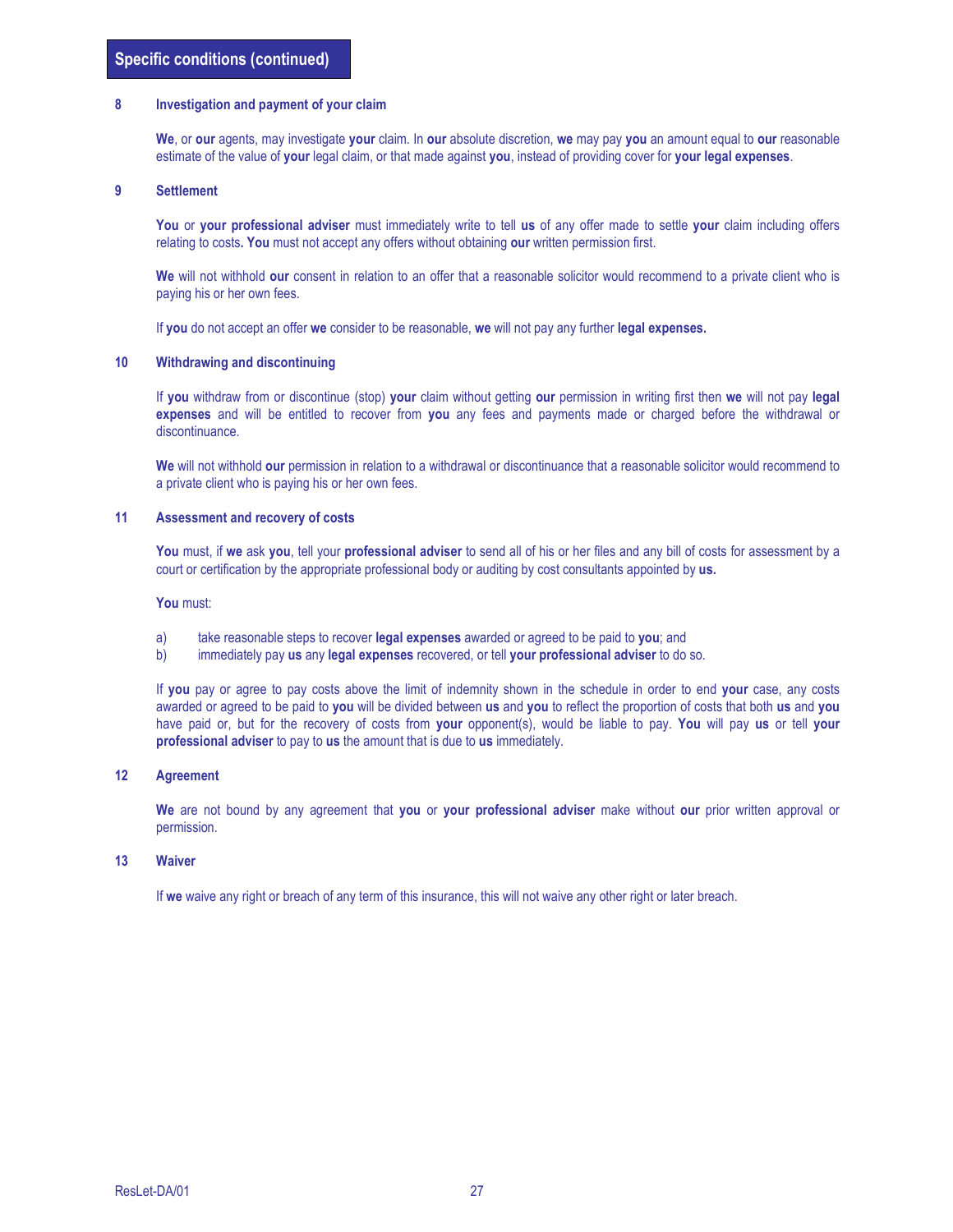#### The following exclusions apply to the whole of your insurance.

This insurance does not cover:

- direct or indirect loss or damage to any property;
- any legal liability (unless section four is covered);
- legal expenses (unless section four is covered); or
- death or injury to any person;

caused by, contributed to, or arising from, the following:

- 1 Radioactive contamination from:
	- ionising radiation or contamination from any nuclear fuel, or from any nuclear waste arising from burning nuclear fuel; or
	- the radioactive, toxic, explosive or other dangerous effect of any explosive nuclear equipment or part of that equipment.
- 2 War, invasion, act of foreign enemy, hostilities (whether war is declared or not), civil war, rebellion, revolution, insurrection or military or usurped power, or confiscation or nationalisation or requisition or destruction of or damage to property by or under the order of any government or public or local authority.
- 3 Loss of value after we have made a claim payment.
- 4 Pollution or contamination of air, water or soil, unless the pollution or contamination is directly caused by an event which is sudden, identifiable, unintended and unexpected. The whole event must happen at a specific time and place during the period of insurance.

We will not cover claims arising from pollution or contamination which happen as a result of deliberately releasing substances, or as a result of leaks, other than escape of water or oil from the fixed domestic water or heating systems, however this depends on conditions of this document.

5 Computer viruses or erasure or corruption of electronic data. The failure of any equipment to correctly recognise the date or a change of date.

In this exclusion, computer virus means an instruction from an unauthorised source that corrupts data and which spreads over a computer system or network.

- 6 Wear and tear, corrosion, rot of any kind, woodworm, fungus, mildew, rust, insect, vermin, infestation, mould, moth, any gradually-operating cause, mechanical or electrical faults or breakdown.
- 7 Indirect loss of any kind.
- 8 Biological or chemical contamination due to or arising from:
	- terrorism; and/or
	- steps taken to prevent, suppress, control or reduce the consequences of any actual, suspected, threatened or attempted terrorism.

In this exclusion, terrorism means any act of any person or organisation involving:

- causing, occasioning, or threatening harm of whatever nature and by whatever measure;
- putting the public or any section of the public in fear;

if it is likely that the purpose is of a political, religious, ideological or similar nature.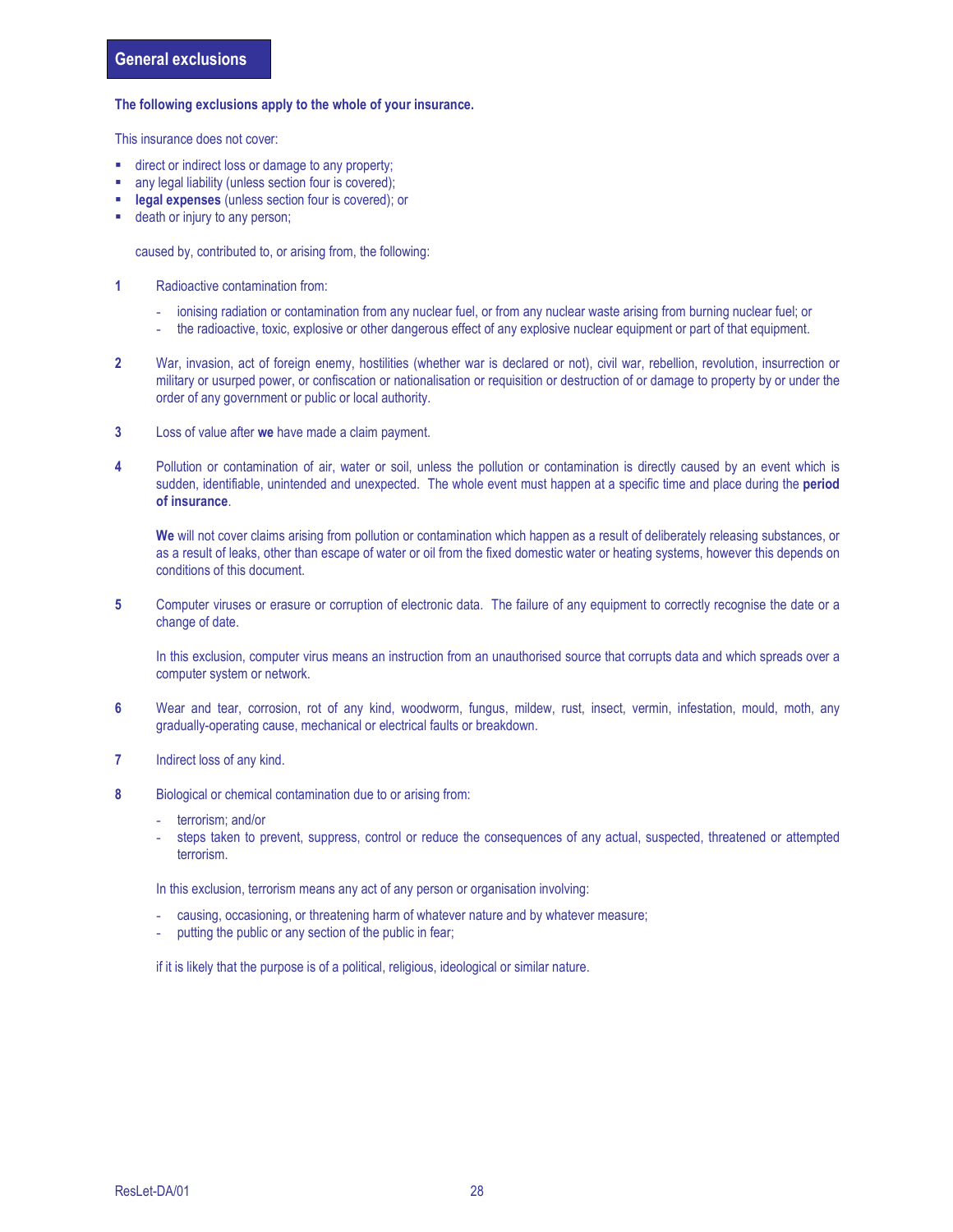#### The following conditions apply to the whole of your insurance.

#### 1 Reasonable care

You must keep your property in a good condition and state of repair and take all reasonable care to prevent loss or damage, accident, bodily injury or legal proceedings. If legal proceedings are under way, you must tell us immediately and take all reasonable steps to minimise the costs of these proceedings.

#### 2 Telling us about a change

You must tell us as soon as possible about any change in the information given to us which is relevant to this insurance. If you do not, your insurance may not be valid or may not cover you fully. If you are not sure whether any information is relevant, you should tell us anyway.

You must tell us about the following.

- a) Before you convert or extend the buildings.
- b) If you buy new furniture as the sum insured may need to be increased. Please read how we settle claims under Section two (Contents).
- c) If you change your address.
- d) If the private residence is unfurnished or unoccupied for any reason other than waiting for a tenant to move in.
- e) If the type of tenant occupying the **private residence** changes.

We have the right to change any terms and conditions of this insurance when you tell us about a change.

#### 3 Claims

When a claim or possible claim occurs, **you** must tell us in writing or on as soon as possible.

For loss or damage claims, you must give us (at your own expense) any documents, information and evidence we need. You must also tell the police immediately if a loss is caused by riot, malicious acts, theft or any attempted theft.

You must take all reasonable steps to recover any lost or stolen property and to prevent any further loss or damage occurring.

For liability claims, you must send us any statement of claim, legal process or other communication (without answering them) as soon as you receive it. Do not discuss, negotiate, pay, settle, admit or deny any claim without our written permission.

#### 4 Our rights after a claim

We may enter any building where loss or damage has happened, take possession of the insured damaged property, and deal with any salvage in a reasonable manner. However, you must not abandon any property.

Before or after we pay your claim under this insurance, we may take over, conduct, defend or settle any claim in your name.

We can also take proceedings, at our own expense and for our own benefit, to recover any payment we have made under this insurance.

#### 5 Fraudulent claims

If a claim is made which you or anyone acting on your behalf knows is false, fraudulent or exaggerated, we will not pay the claim and cover under this insurance will end without us returning your premium.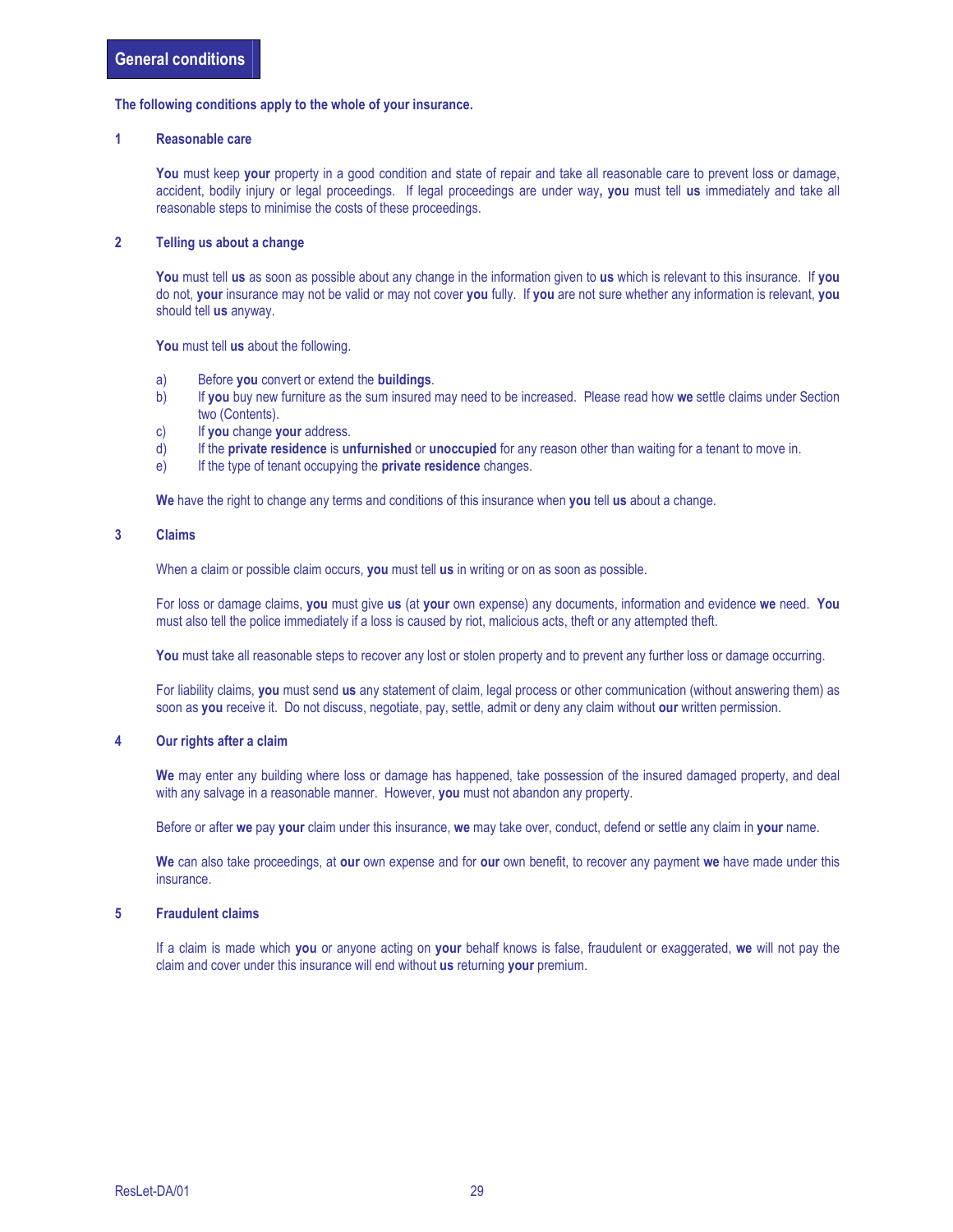#### 6 Disagreement over amount of claim

If we accept your claim, but disagree over the amount due to you, the matter will be passed to an arbitrator who both you and we agree to. When this happens, the arbitrator must make a decision before you can start proceedings against us.

The arbitration will be under the Arbitration Acts in force and will be binding on the parties. If the arbitrator decides that you should pay the costs of the arbitration, we will not pay these under this insurance.

#### 7 Cancellation

You may cancel this insurance by giving us notice in writing. We will refund the part of your premium which applies to the remaining **period of insurance**, (as long as you have not made a claim).

We may cancel the insurance by sending you 7 days notice to your last known address. We will refund the part of your premium, which applies to the remaining **period of insurance** (as long as you have not made a claim).

We may cancel the insurance immediately if you do not pay a premium or fail to pay a premium under any direct debit instalment scheme. We will not refund any premium you have paid by instalments. If we have accepted a claim for loss or damage under this insurance, we may take any premium instalments you owe from the claim payment.

#### 8 Misrepresentation

This insurance shall be void in the event of misrepresentation, misdescription or non-disclosure in any material particular.

#### 9 Other insurance

If, at the time of any loss, damage or liability covered under this insurance, you have any other insurance which covers the same loss, damage or liability, we will only pay our share of the claim.

#### 10 More than one property

Each private residence covered by this insurance will be insured as though a separate document had been sent to each.

#### 11 Paying by instalments

If you have agreed to pay your premium by instalments, the following will apply.

- If you do not pay an instalment when it is due, or if the instalment instruction has been cancelled for any reason, you must pay all the remaining instalments and any administration fee within 7 days of receiving the written notice. If you do not pay the amount you owe within these 7 days, we will cancel the remaining cover under this insurance and notify you in writing as shown in General Condition 7.
- If any extra premium is needed during the **period of insurance**, it will be spread out over the remaining instalments due for that year. If you have already paid all your instalments, you must immediately pay any extra premium when it is due.
- If we owe you any return of premium, the amount we owe may be taken off the instalments due for the year. If you have already paid all your instalments, we will pay any return premium to you.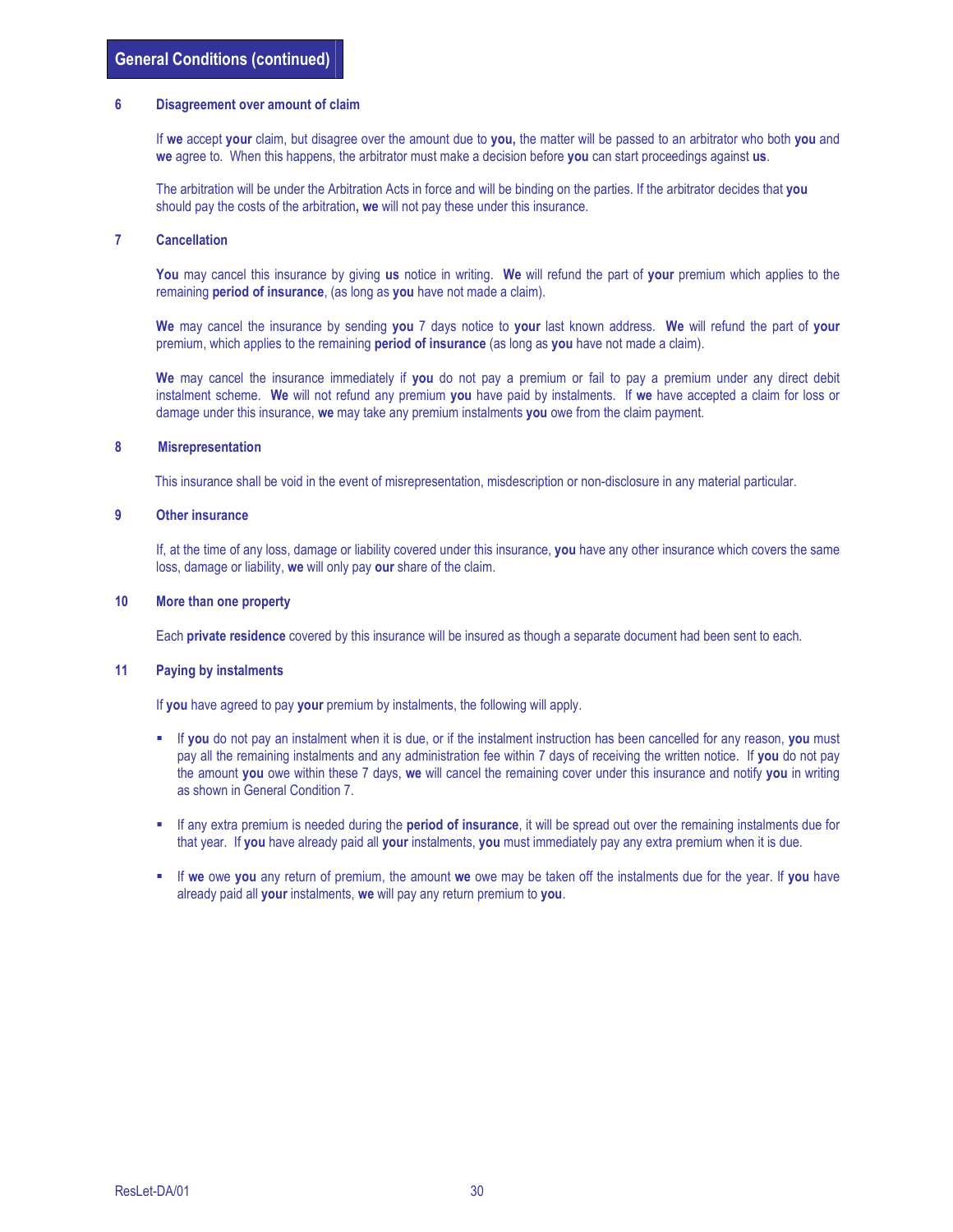#### Important: This appendix forms part of the insurance.

An endorsement only applies if the endorsement's number is shown in the relevant place in your schedule. Details of all endorsements are shown either in this appendix or on a separate sheet supplied with your schedule.

The general terms, conditions and exceptions apply to all endorsements.

#### Endorsement number H1 – Other interest

The name shown in the schedule under the Third-party interest has a financial interest in the **buildings**.

#### Endorsement number H8a – Unoccupancy

The 30 day limit does not apply and the following terms do apply.

While the **buildings** are not occupied by you or an authorised person:

- during the period from 1st November to 31st March all main supplies must be turned off and the water and central heating systems must be drained, unless the central heating system is kept running to maintain a temperature of 15°C throughout the **private** residence;
- an authorised person must inspect the inside of the **buildings** every 7 days;
- theft or attempted theft will not be covered unless there has been a forced and violent entry into or exit from the **buildings**;
- extra benefit 1 (accidental breakage) of Section one (Buildings) is deleted.

#### Endorsement number H25 – Fire extinguisher condition

At least two fire extinguishers must be installed in the private living accommodation, one of which must be situated in the kitchen and be dry powder.

#### Endorsement number H26 – Bedsit Clause

It is warranted that cooking outside any designated kitchen area is limited to the use of microwave ovens, infrared grilles, and other such appliances not producing a naked flame or radiant heat panel. It is further warranted that no portable heaters be used in rooms

#### Endorsement number H27 – Subsidence, heave or landslip clause

Item 14 in Section one (Buildings) and Section two (Contents) is deleted.

#### Endorsement number H29 – Work being carried out on property

We will not cover loss or damage to property which is being worked upon.

#### Endorsement number H33 – Contractors clause

We will not pay for any loss, damage or liability arising out of the activities of any contractor.

#### Endorsement number H35 – Water leaks

We will not pay for any loss or damage arising as a result of water leaking through flat asphalt roofs, unless the loss or damage is caused by Items 1-15.

#### Endorsement number H37 – Flat roof clause

You must have had the flat roof inspected and repaired where necessary no earlier than 24 months prior to inception. Any future inspection, repair, renovation and replacement where necessary must take place at no greater than 5 year intervals with full records of inspections and works undertaken retained for our inspection.

If you fail to have all of the above works carried out, we may decide not to pay the claim.